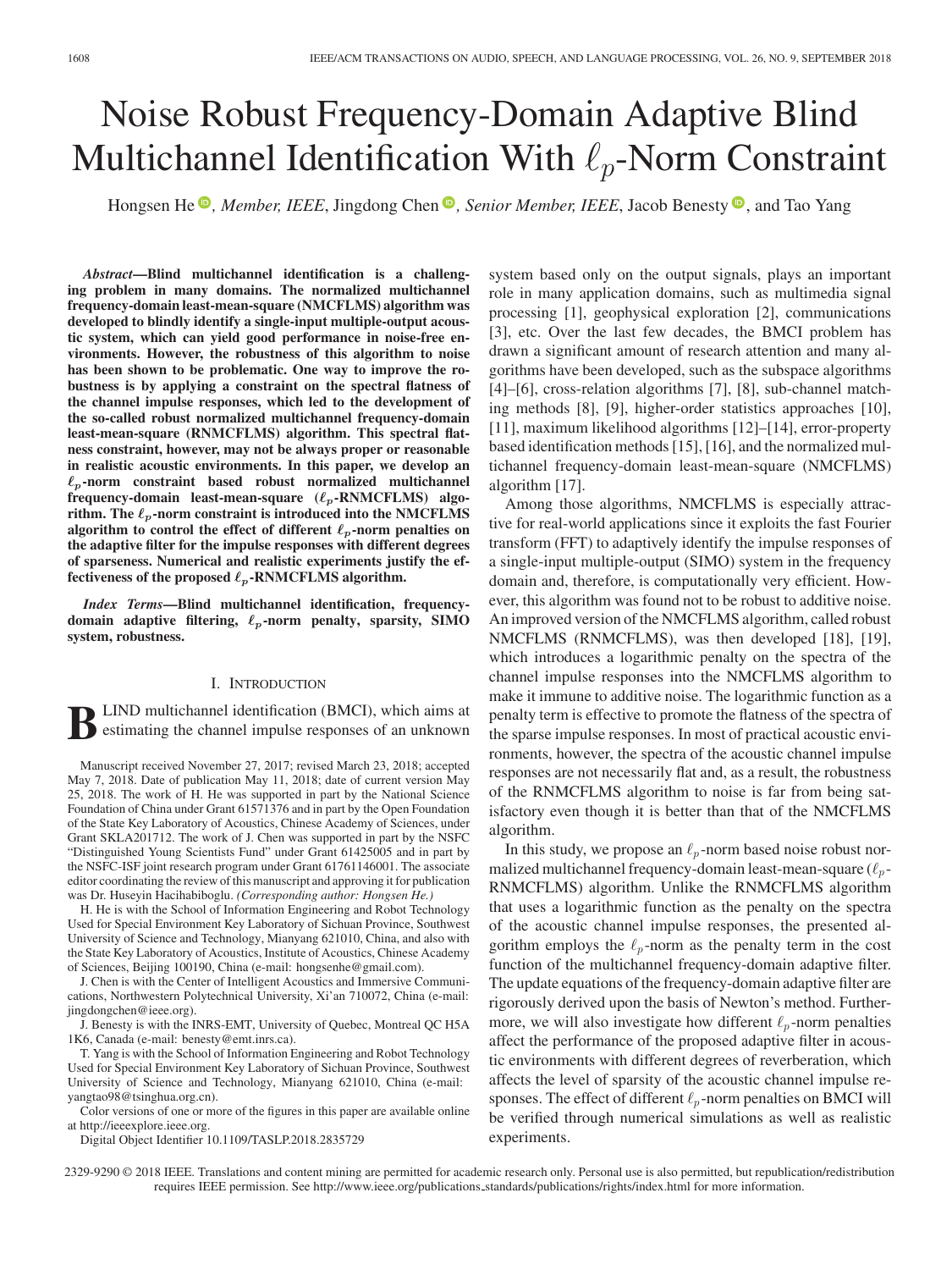The rest of this paper is organized as follows. In Section II, we formulate the basic problem and briefly review the existing solutions. Section III first derives the  $\ell_p$ -RNMCFLMS algorithm, then analyzes the effect of different norm penalties on the optimization of the frequency-domain adaptive filter. In Section IV, we examine the convergence behavior of the  $\ell_p$ -RNMCFLMS algorithm by simulations. Section V evaluates the effectiveness of the  $\ell_p$ -RNMCFLMS algorithm through experiments in realistic acoustic environments. Finally, some conclusions are drawn in Section VI.

## II. PROBLEM FORMULATION AND THE EXISTING SOLUTIONS

## *A. Notation*

For ease of reading, we first give the notation used in this paper. Lowercase and uppercase bold letters denote, respectively, time-domain vectors and matrices. Vectors and matrices in the frequency domain are represented, respectively, by underlined lowercase bold italic and uppercase calligraphic letters. Some illustrative examples are given below:

- **x** : vector in the time domain (bold, lowercase),
- **X** : matrix in the time domain (bold, uppercase),
- $\underline{\mathbf{x}}$ : vector in the frequency domain (bold, italic, underlined, lowercase),
- $\mathcal{X}$ : matrix in the frequency domain (calligraphic,

bold, uppercase).

To connect a time-domain vector with its frequency-domain counterpart, we define  $\mathcal{F}_L$  as the Fourier matrix of size  $L \times L$ , whose  $(p, q)$ th element is

$$
(\mathcal{F}_L)_{p,q} = e^{-j2\pi(p-1)(q-1)/L}, \ \ p,q = 1,2,\ldots,L,
$$
 (1)

with j being the imaginary unit and  $j^2 = -1$ . The inverse of  $\mathcal{F}_L$  is denoted  $\mathcal{F}_L^{-1}$ . In implementation, the operators  $\mathcal{F}_L$  and  $\mathcal{F}_L^{-1}$  are calculated with FFT. The operators  $(\cdot)^T$  and  $(\cdot)^H$  stand for the transpose and Hermitian transpose of a vector or matrix, respectively,  $(\cdot)^*$  and  $\nabla$  denote the complex conjugate and gradient operator, respectively, ∗ stands for linear convolution, and  $\odot$  denotes element-by-element multiplication of two vectors.

## *B. Problem Formulation*

Assume that an acoustic SIMO system is composed of a sound source and M microphones. The sound signal captured by the *i*th  $(i = 1, 2, ..., M)$  microphone is then written as

$$
x_i(n) = s(n) * h_i(n) + v_i(n),
$$
 (2)

where  $s(n)$  is the source signal,  $h_i(n)$  is the channel impulse response between the sound source and the ith microphone, which is typically modeled with a finite-impulse-response (FIR) filter, and  $v_i(n)$  is the additive noise at the *i*th microphone. It is assumed that all signals are zero mean. If we neglect the noise term in (2), the following relation can be obtained for any pair of microphone signals:

$$
x_i(n) * h_j(n) = s(n) * h_i(n) * h_j(n)
$$
  
=  $x_j(n) * h_i(n), i, j = 1, 2, ..., M, i \neq j,$   
(3)

which can be expressed in a matrix-vector form as

$$
\mathbf{x}_i^T(n)\mathbf{h}_j(n) - \mathbf{x}_j^T(n)\mathbf{h}_i(n) = 0,
$$
 (4)

where

$$
\mathbf{h}_{i}(n) = [h_{i,0}(n) \ \ h_{i,1}(n) \ \cdots \ h_{i,L-1}(n)]^{T} \ i = 1,2,\ldots,M
$$
\n(5)

are the impulse response vectors of length L, and

$$
\mathbf{x}_i(n) = [x_i(n) \ x_i(n-1) \ \cdots \ x_i(n-L+1)]^T \tag{6}
$$

is the convolved signal vector at the ith sensor.

When noise is present and/or the estimate of the impulse responses deviates from the true value, the right-hand side of (4) is no longer zero and an *a priori* error signal between the *i*th<br>and *j*th channels is produced as<br> $e_{ij}(n) = \mathbf{x}_i^T(n)\hat{\mathbf{h}}_j(n) - \mathbf{x}_j^T(n)\hat{\mathbf{h}}_i(n)$ , (7) and jth channels is produced as  $\ln a$ <br>l an  $a$   $\mu$ <br> $\ln a$ <br> $\frac{T}{i}(n)$ 

and *j*th channels is produced as  
\n
$$
e_{ij}(n) = \mathbf{x}_i^T(n)\hat{\mathbf{h}}_j(n) - \mathbf{x}_j^T(n)\hat{\mathbf{h}}_i(n),
$$
\nwhere  $\hat{\mathbf{h}}_i(n)$  is an estimate of  $\mathbf{h}_i(n)$  at time *n*. This error signal

can then be used to define a cost function (with some appropriate constraints) that should be minimized to find an optimal estimate of the impulse responses.

## *C. Existing Solutions*

The NMCFLMS algorithm employs the sum of the squared instantaneous errors between different channels to define the cost function in the frequency domain [17]. Using the mth block of the error signal  $e_{ij}(n)$ , i.e.,

$$
\mathbf{e}_{ij}(m) = [e_{ij}(mL) \ e_{ij}(mL+1) \ \cdots \ e_{ij}(mL+L-1)]^T,
$$
\n(8)

the (frequency-domain) cost function of the NMCFLMS algorithm is then defined as

$$
\mathcal{J}_{\mathbf{F}}(m) = \sum_{i=1}^{M-1} \sum_{j=i+1}^{M} \underline{\boldsymbol{e}}_{ij}^{H}(m) \underline{\boldsymbol{e}}_{ij}(m), \qquad (9)
$$

where

$$
\mathbf{e}_{ij}(m) = \mathcal{F}_L \mathbf{e}_{ij}(m)
$$
  
=  $\mathcal{G} \Big[ \mathcal{D}_i(m) \mathcal{W} \hat{\mathbf{h}}_j(m) - \mathcal{D}_j(m) \mathcal{W} \hat{\mathbf{h}}_i(m) \Big]$  (10)

$$
= \left[ \underline{e}_{ij,0}(m) \ \underline{e}_{ij,1}(m) \ \cdots \ \underline{e}_{ij,L-1}(m) \right] \ ,
$$

$$
\mathbf{G} = \mathbf{\mathcal{F}}_L \left[ \mathbf{O}_L \mathbf{I}_L \right] \mathbf{\mathcal{F}}_{2L}^{-1}, \tag{11}
$$

$$
\mathbf{G} = \mathbf{F}_L \left[ \mathbf{O}_L \mathbf{I}_L \right] \mathbf{F}_{2L}^{-1},
$$
\n
$$
\mathbf{D}_i(m) = \text{diag} \left[ \mathbf{F}_{2L} \mathbf{x}_i(m) \right],
$$
\n
$$
\mathbf{x}_i(m) = \left[ x_i(mL - L) \right] x_i(mL - L + 1)
$$
\n(12)

$$
\mathbf{D}_i(m) = \text{diag}\left[\mathbf{\mathcal{F}}_{2L}\mathbf{x}_i(m)\right],\tag{12}
$$
\n
$$
\mathbf{x}_i(m) = \left[x_i(mL - L) \ x_i(mL - L + 1)\right.\cdots x_i(mL + L - 1)\right]^T,\tag{13}
$$

$$
\mathbf{W} = \mathcal{F}_{2L} \left[ \mathbf{I}_{L} \mathbf{O}_{L} \right]^{T} \mathcal{F}_{L}^{-1}, \qquad (14)
$$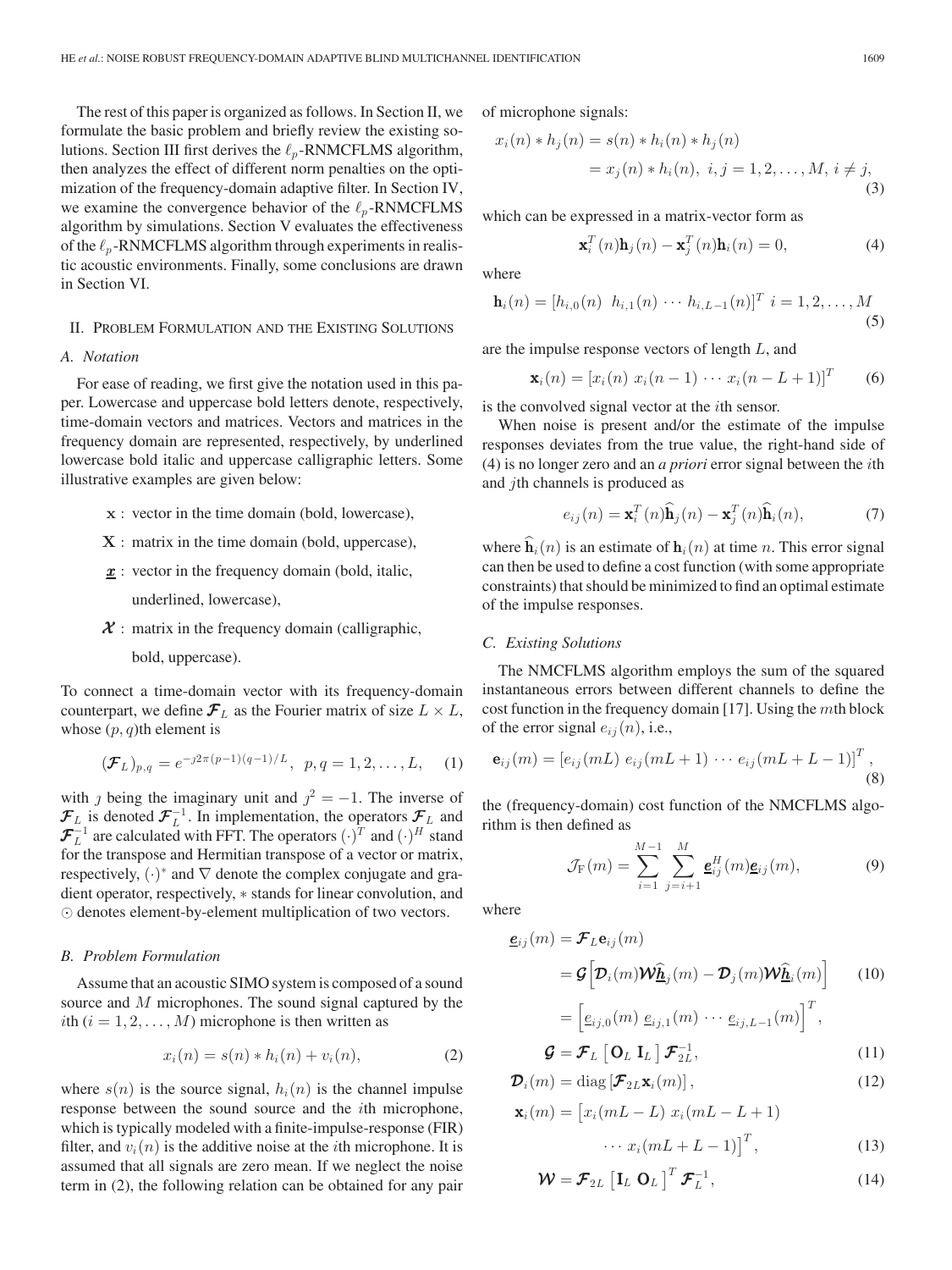IEEE/ACM TRANSACTIONS ON  
\n
$$
\hat{\mathbf{h}}_j(m) = \mathcal{F}_L \hat{\mathbf{h}}_j(m)
$$
\n
$$
= \left[ \hat{h}_{j,0}(m) \; \hat{h}_{j,1}(m) \; \cdots \; \hat{h}_{j,L-1}(m) \right]^T, \qquad (15)
$$

 $\mathbf{O}_L$  is the null matrix of size  $L \times L$ ,  $\mathbf{I}_L$  is the identity matrix of size  $L \times L$ , and diag[ $\cdot$ ] denotes a diagonal matrix with indicated vector along the diagonal. According to Newton's iteration method, the update equations of the NMCFLMS algorithm are then derived as [17]

the update equations of the NMCFLMS algorithm are

\n
$$
\hat{\mathbf{h}}_{k}^{10}(m+1) = \hat{\mathbf{h}}_{k}^{10}(m) - \mu_{\text{f}} \mathbf{P}_{k}^{-1}(m) \sum_{i=1}^{M} \mathbf{D}_{i}^{*}(m) \underline{\mathbf{e}}_{i k}^{01}(m),
$$
\n
$$
k = 1, 2, \dots, M, \qquad (16)
$$

where  $\mu_f$  is the step size, and

$$
\kappa = 1, 2, ..., M,
$$
 (16)  
the step size, and  

$$
\hat{\mathbf{h}}_k^{10}(m) = \mathcal{F}_{2L} \hat{\mathbf{h}}_k^{10}(m),
$$
 (17)  

$$
\hat{\mathbf{h}}_k^{10}(m) = \left[ \hat{\mathbf{h}}_k^T(m) \mathbf{0} \right]^T,
$$
 (18)

$$
\widehat{\mathbf{h}}_k^{10}(m) = \left[\widehat{\mathbf{h}}_k^T(m) \mathbf{0}\right]^T, \qquad (18)
$$
\n
$$
\mathbf{P}_k(m) = \sum_{i=1}^M \mathbf{D}_i^*(m) \mathbf{D}_i(m), \qquad (19)
$$

$$
\boldsymbol{\mathcal{P}}_k(m) = \sum_{i=1, i \neq k}^M \boldsymbol{\mathcal{D}}_i^*(m) \boldsymbol{\mathcal{D}}_i(m), \qquad (19)
$$

$$
\underline{\mathbf{e}}_{ik}^{01}(m) = \boldsymbol{\mathcal{F}}_{2L} \left[ \mathbf{0} \,\mathbf{e}_{ik}^T(m) \right]^T, \tag{20}
$$

and 0 is the null matrix of size  $1 \times L$ .

The NMCFLMS algorithm can achieve good estimation performance in very high signal-to-noise-ratio (SNR) environments. However, the performance of this algorithm deteriorates significantly in low SNR cases. To cope with this problem, the RNMCFLMS algorithm was proposed [18], [19], which introduces a logarithmic penalty on the fullband spectral energy into the NMCFLMS algorithm. The corresponding cost function is<br>defined as<br> $\mathcal{J}_{\text{R}}(m) = \mathcal{J}_{\text{F}}(m) - \rho(m) \sum_{i=1}^{M} \sum_{i=1}^{L-1} \log \left( \left| \hat{h}_{i,i}(m) \right|^2 \right),$  (21) defined as  $\frac{1}{2}$  ing cost  $\sum_{i=1}^{n}$ 

$$
\text{EMCFLMS algorithm. The corresponding cost function is} \text{find as} \n\mathcal{J}_{\text{R}}(m) = \mathcal{J}_{\text{F}}(m) - \rho(m) \sum_{i=1}^{M} \sum_{j=0}^{L-1} \log \left( \left| \widehat{\underline{h}}_{i,j}(m) \right|^2 \right), \quad (21)
$$

where  $\rho(m)$  is a Lagrange multiplier and the second term on the right-hand side of the equation is the spectral penalty function on the acoustic channel impulse responses. Based on NMCFLMS, the update equations of the RNMCFLMS algorithm are as fol-lows [18], [19]:

update equations of the RNMCFLMS algorithm are as fol-  
\n
$$
\hat{\mathbf{h}}_k^{10}(m+1) = \hat{\mathbf{h}}_k^{10}(m) - \mu_f \mathcal{P}_k^{-1}(m) \sum_{i=1}^M \mathcal{D}_i^*(m) \underline{e}_{ik}^{01}(m) + \mu_f \rho(m) \nabla \mathcal{J}_k^{10}(m),
$$
\n
$$
k = 1, 2, ..., M,
$$
\n(22)

where  $\nabla \mathcal{J}_k^{10}(m)$  is the gradient of the spectral penalty function with respect to the filter coefficient vector. The spectral constraint introduced by the RNMCFLMS algorithm ensures the spectral flatness of the estimated channel impulse responses in the presence of noise [18], [19]. Thus, the RNMCFLMS algorithm is much more immune to noise than the NMCFLMS algorithm, particularly in the scenario where the impulse responses are impulse like and their spectra are flat.

However, if the spectra of the impulse responses are not flat, which is often true in reverberant acoustic environments, the performance of the RNMCFLMS algorithm is still very sensitive to noise. Unlike the NMCFLMS algorithm, the update equations of RNMCFLMS are derived via Newton's method, but through a heuristic manner, which leads to some difficulty in analyzing its performance with mathematical rigor. In this paper, we develop a noise robust frequency-domain blind multichannel identification algorithm based on an  $\ell_p$ -norm constraint. According to the proposed cost function, we give a detailed deduction process of the frequency-domain adaptive filter with Newton's method. We will investigate the effect of different sparse-level penalties on the identification of the acoustic channels in different reverberation conditions.

## III. NOISE ROBUST FREQUENCY-DOMAIN ADAPTIVE BLIND MULTICHANNEL IDENTIFICATION ALGORITHM

For an acoustic system, the output signal is equal to the input signal convolved with the corresponding impulse response in the time domain. The characteristics of the acoustic channel impulse response are affected by the shape and size of the room as well as the reflection intensity of all the boundaries (walls, floor, ceiling, etc). A room acoustic impulse response may have a long and heavy tail (corresponding to a room with long reverberation time), or a sparse tail (corresponding to a room with short reverberation time). In the frequency domain, the impulse responses with different levels of tails exhibit diverse uniformities of amplitude spectra. This section investigates how to blindly identify the impulse responses of the acoustic channels by taking into account the sparsity of the impulse responses.

# *A. An* -<sup>p</sup> *-RNMCFLMS Algorithm*

The  $\ell_0$ -norm is often viewed as an accurate metric to measure the sparsity. However, the minimization of the corresponding cost function is non-deterministic polynomial-time (NP)-hard. To relax the NP-hard problem, the  $\ell_1$ -norm is often used, which may lead to similar performance as the  $\ell_0$ -norm [20]. For realistic acoustic channels, however, the  $\ell_1$ -norm constraint may not be optimal in every condition as the sparsity of the room impulse responses varies significantly from one application to another. Inspired by the bridge regression theory [21], which introduces an  $\ell_p$ -norm penalty ( $1 \le p < 2$ ) into the least-squares criterion so as to achieve a compromise between the lasso  $(p = 1)$  and ridge regression ( $p = 2$ ), we attempt in this work to employ an  $\ell_p$ -norm constraint of acoustic impulse responses and investigate the effect of different  $\ell_p$ -norm penalties on the adaptive filters for the acoustic channels with different levels of reverberation. One straightforward way of doing this is through the following cost function, which is a combination of the cost function defined in (9) and the  $\ell_p$ -norm of the estimate of the time-domain impulse response as follows:<br>  $\mathcal{J}(m) = \mathcal{J}_{\mathrm{F}}(n)$ <br>
s.t.  $\|\hat{\mathbf{h}}(n)\|$ 

$$
\mathcal{J}(m) = \mathcal{J}_{\mathcal{F}}(m) + \eta(m)\mathcal{J}_{\mathcal{TP}}(m) \tag{23}
$$

s.t. 
$$
\|\hat{\mathbf{h}}(m)\|_{\ell_2}^2 = 1,
$$
 (24)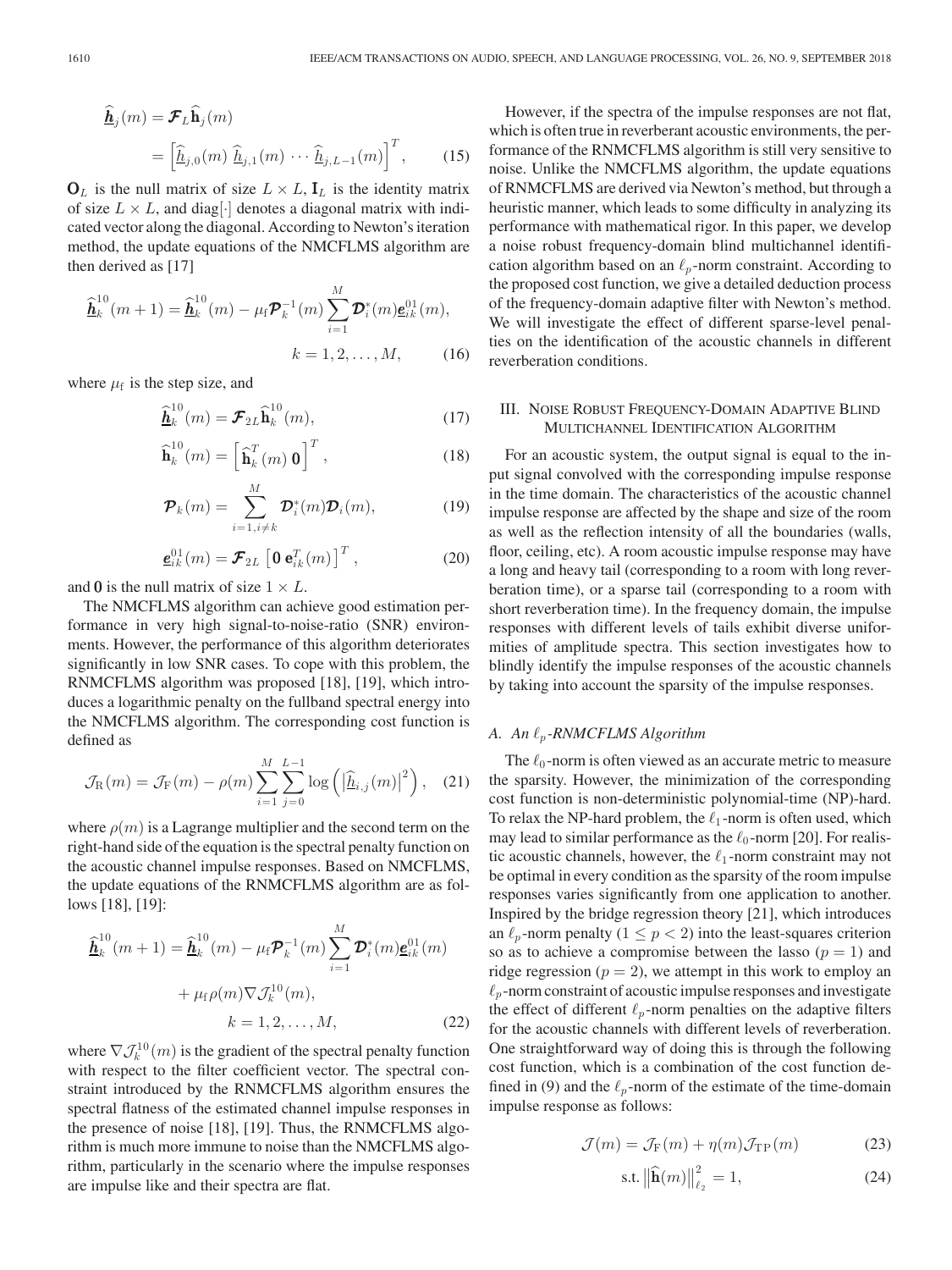

Fig. 1. Comparison of the p-norm ( $1 \le p < 2$ ) penalty function and logarithmic penalty function ( $\delta = 0.01$ ).

where  $\mathcal{J}_{F}(m)$  is defined in (9),  $\eta(m) > 0$  is a Lagrange<br>multiplier,<br> $\mathcal{J}_{TP}(m) = ||\hat{\mathbf{h}}(m)||_{\ell_p}^p$ , (25) multiplier,

$$
\mathcal{J}_{\mathrm{TP}}(m) = \left\| \widehat{\mathbf{h}}(m) \right\|_{\ell_p}^p, \tag{25}
$$

$$
E_{\rm P}(m) = \left\| \widehat{\mathbf{h}}(m) \right\|_{\ell_p}^p, \tag{25}
$$

$$
\widehat{\mathbf{h}}(m) = \left[ \widehat{\mathbf{h}}_1^T(m) \ \widehat{\mathbf{h}}_2^T(m) \ \cdots \ \widehat{\mathbf{h}}_M^T(m) \right]^T, \tag{26}
$$

 $\|\cdot\|_{\ell_p}$  denotes the  $\ell_p$ -norm  $(1 \le p < 2)$ , which is a penalty constraint, and  $\|\cdot\|_{\ell_2}$  denotes the  $\ell_2$ -norm. Equation (24) is a unit length constraint on the time-domain impulse response vector to avoid a trivial solution with all zero elements for the time-domain impulse responses. To simplify, this unit length constraint is imposed on the time-domain impulse responses of acoustic channels after each iteration update. Fig. 1 illustrates the difference between  $\ell_p$ -norms of a scalar variable  $\phi$  with different values of p. For comparison, we also plot the  $\ell_2$ -norm and logarithmic function. From an optimization point of view, the penalty function with a small value of  $p (1 \leq p < 2)$  has lower emphasis on large magnitude and sharper slope near zero as compared to the case of a large value of  $p$ , which can be clearly seen from Fig. 1. According to the connection between Bayes estimator and  $\ell_p$  ( $1 \leq p < 2$ ) penalty [22], this  $\ell_p$  penalty is a generalization of both the lasso ( $p = 1$ ) and ridge regression  $(p = 2)$ . The former corresponds to a Laplacian prior, while the latter corresponds to a Gaussian prior. Therefore, the  $\ell_p$ -norm  $(1 \leq p < 2)$  can effectively penalize the different sparse levels of acoustic channels that correspond to different distribution characteristics, respectively.

While it is straightforward to follow, the cost function defined in (23) is a mixture of the frequency-domain least-squares error and the time-domain sparsity penalty, which makes it difficult to deduce a computationally efficient frequency-domain adaptive algorithm via Newton's method. One may consider to deduce an adaptive algorithm following the gradient descent method; but the resulting adaptive filter is slow in convergence, particularly in acoustic applications where the filter length is usually very long. To circumvent this issue, we adopt an alternative way to define the cost function, which uses the density of the amplitude spectrum of the acoustic impulse responses as the penalty term,<br>i,e.,<br> $\tilde{J}(m) = J_F(m) - \eta(m)J_{FP}(m)$  (27) i,e.,

$$
\widetilde{\mathcal{J}}(m) = \mathcal{J}_{\mathcal{F}}(m) - \eta(m)\mathcal{J}_{\mathcal{F}\mathcal{P}}(m)
$$
\n
$$
\text{s.t. } ||\widehat{\mathbf{h}}(m)||_{\ell_{\circ}}^{2} = 1,
$$
\n(28)

s.t. 
$$
\|\hat{\mathbf{h}}(m)\|_{\ell_2}^2 = 1,
$$
 (28)

where

$$
\mathcal{J}_{\text{FP}}(m) = \left\| \widehat{\underline{\mathbf{h}}}^{10}(m) \right\|_{\ell_p}^p, \tag{29}
$$
\n
$$
\widehat{\underline{\mathbf{h}}}^{10}(m) = \left[ \left( \widehat{\underline{\mathbf{h}}}^{10}(m) \right)^T \left( \widehat{\underline{\mathbf{h}}}^{10}(m) \right)^T \cdots \left( \widehat{\underline{\mathbf{h}}}^{10}(m) \right)^T \right]^T,
$$

$$
\begin{split}\n\widehat{\underline{\mathbf{h}}}^{10}(m) &= \left[ \left( \widehat{\underline{\mathbf{h}}}^{10}_1(m) \right)^T \left( \widehat{\underline{\mathbf{h}}}^{10}_2(m) \right)^T \cdots \left( \widehat{\underline{\mathbf{h}}}^{10}_M(m) \right)^T \right]^T, \\
\widehat{\underline{\mathbf{h}}}^{10}_k(m) &= \left[ \widehat{\underline{\mathbf{h}}}^{10}_{k,0}(m) \ \widehat{\underline{\mathbf{h}}}^{10}_{k,1}(m) \ \cdots \ \widehat{\underline{\mathbf{h}}}^{10}_{k,2L-1}(m) \right]^T,\n\end{split}
$$

$$
\begin{aligned}\n\widehat{\underline{\mathbf{h}}}_{k}^{10}(m) &= \left[\widehat{\underline{h}}_{k,0}^{10}(m) \ \widehat{\underline{h}}_{k,1}^{10}(m) \ \cdots \ \widehat{\underline{h}}_{k,2L-1}^{10}(m)\right]^{T}, \\
k &= 1,2,\ldots,M.\n\end{aligned} \tag{31}
$$
\nHerein, we impose a penalty on  $\widehat{\underline{\mathbf{h}}}^{10}(m)$  rather than  $\widehat{\underline{\mathbf{h}}}(m)$ . This

 $k = 1, 2, ..., M.$ <br>Herein, we impose a penalty on  $\hat{\mathbf{h}}^{10}(m)$  ra<br>is due to the fact that the modeling filter  $\hat{\mathbf{h}}$ is due to the fact that the modeling filter  $\mathbf{h}_k(m)$  is padded with trailing zeros to length 2L, which yields a zoomed spectrum to alleviate picket fence effect and emphasize more spectral is due to the fact that the modeling filter  $h_k(m)$  is padded with trailing zeros to length 2L, which yields a zoomed spectrum to alleviate picket fence effect and emphasize more spectral components of  $\hat{h}_k(m)$ . Comparin that minimization of the sparsity penalty in the time domain is now transformed into maximization of the homogenization penalty in the frequency domain, which results in the minus sign in the second term in (27).

*Remark 1:* It should be pointed out that direct minimization of (27) may lead to negative infinity due to the minus term on the right-hand side of (27). To circumvent this issue so as to effectively optimize the cost function, we apply the following constraints: 1) the number of microphone channels is finite; 2) the sum of the square of the coefficients of the acoustic channel impulse responses is finite, which is true in realistic acoustic environments; 3) the parameter p is bounded as  $1 \le p < 2$ ; and 4)  $\eta(m)$  is a finite value, which is adaptively updated so that during each iteration, the increment of the frequency-domain adaptive filter coefficient vector is not significant. Under the above conditions, the adaptive filter can effectively search for an optimal solution in the constrained solution space.

*Remark 2:* An alternative scheme to avoid the use of the minus term on the right-hand side of (27) is to introduce an  $\ell_q$ -norm as the spectral penalty on the acoustic channel impulse<br>responses, i.e.,<br> $\tilde{\mathcal{J}}(m) = \mathcal{J}_{\text{F}}(m) + \eta(m) \mathcal{J}_{\text{FQ}}(m)$ , (32) responses, i.e.,

$$
\widetilde{\mathcal{J}}(m) = \mathcal{J}_{\mathcal{F}}(m) + \eta(m)\mathcal{J}_{\mathcal{F}\mathcal{Q}}(m),\tag{32}
$$

where

$$
\mathcal{J}_{\text{FQ}}(m) = \left\| \widehat{\underline{\mathbf{h}}}^{10}(m) \right\|_{\ell_q}^q, \tag{33}
$$

 $\|\cdot\|_{\ell_q}$  denotes the  $\ell_q$ -norm, which is defined similarly as the  $\ell_p$ -norm, but the value of q is determined as follows:

$$
\frac{1}{q} + \frac{1}{p} = 1,\t(34)
$$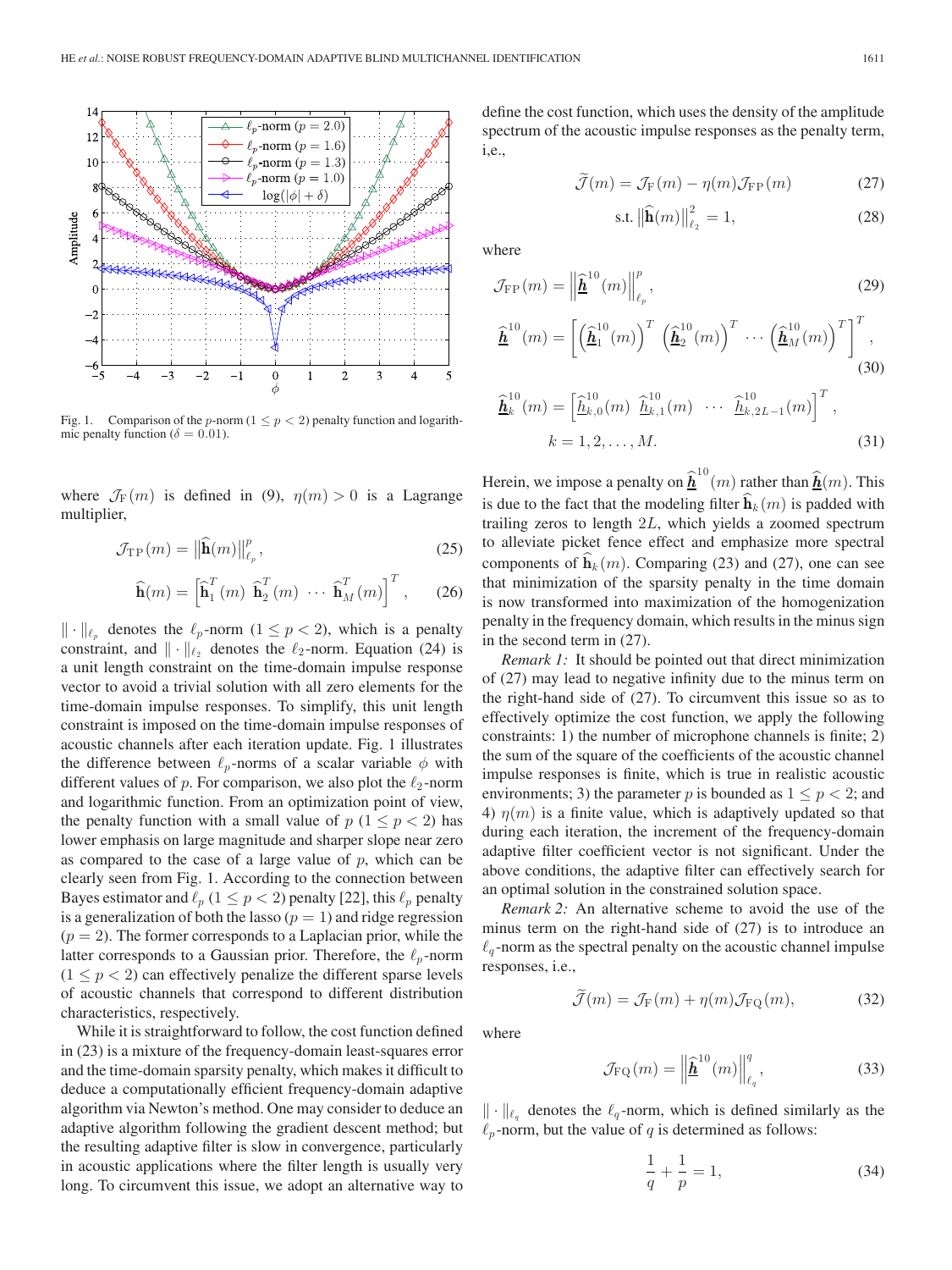which indicates that

$$
q = \frac{p}{p-1}.\tag{35}
$$

According to (35), one can see that if  $1 \le p < 2$ , the value of q satisfies  $2 < q < \infty$ . Our experimental investigation shows that the  $\|\cdot\|_{\ell_q}^q$  can help improve the performance of the adaptive filter in low SNR environments with speech excitation, but it easily makes the adaptive filter divergent in high SNR conditions. The underlying reason is that in high SNR conditions, the amplitude spectra of microphone signals are less flat and have a large dynamic range and so is the error signal. In this case, large components of the error signal are easily exacerbated by the  $\ell_q$ -norm  $(2 < q < \infty)$  penalty, resulting divergence of the adaptive filter. Therefore, this approach will not be discussed in detail in this paper. J

To deduce the adaptive filtering algorithm, we first express<br>
(b) as the following equivalent equation:<br>  $\underline{\mathbf{e}}_{ij}(m) = \mathbf{G} \Big[ \mathbf{D}_i(m) \hat{\mathbf{h}}_j^{10}(m) - \mathbf{D}_j(m) \hat{\mathbf{h}}_i^{10}(m) \Big],$  (36) (10) as the following equivalent equation:

$$
\underline{\boldsymbol{e}}_{ij}(m) = \boldsymbol{G} \Big[ \boldsymbol{D}_i(m) \underline{\hat{\boldsymbol{h}}}_j^{10}(m) - \boldsymbol{D}_j(m) \underline{\hat{\boldsymbol{h}}}_i^{10}(m) \Big], \qquad (36)
$$

where

$$
\hat{\mathbf{h}}_j^{10}(m) = \mathbf{W}\hat{\mathbf{h}}_j(m). \tag{37}
$$

Unlike the previous NMCFLMS-type algorithms which use the - $\underline{\hat{h}}_j^{\text{tot}}(m) = \mathbf{W} \underline{\hat{h}}_j(m)$ . (37)<br>Unlike the previous NMCFLMS-type algorithms which use the<br>gradient of the cost function with respect to  $\underline{\hat{h}}_k^*(m)$ , we calcu-Unlike the previous NMCFLMS-type algorithms which use the gradient of the cost function with respect to  $\hat{\mathbf{h}}_k^*(m)$ , we calculate the gradient of the cost function with respect to  $(\hat{\mathbf{h}}_k^{10}(m))^*$ to derive the adaptive filtering algorithm. The reason is that by doing so, we can derive the multichannel frequency-domain adaptive filter to directly obtain a generalized diagonal power spectrum matrix, which largely reduces the computational complexity of the inversion of this matrix. According to (27), the adaptive filter to directly obtain a generalized diagonal p<br>spectrum matrix, which largely reduces the computational  $\alpha$ <br>plexity of the inversion of this matrix. According to (27)<br>gradient of  $\tilde{J}(m)$  with respect to  $\overline{z}$ spect to  $\left(\widehat{\boldsymbol{h}}_{\scriptscriptstyle{L}}^{10}\right)(m)$  $\overline{\phantom{a}}$ vr

$$
\nabla \widetilde{\mathcal{J}}(m) = 2 \frac{\partial \mathcal{J}_{\mathrm{F}}(m)}{\partial (\widehat{\mathbf{h}}_{k}^{10}(m))^{*}} - 2\eta(m) \frac{\partial \mathcal{J}_{\mathrm{FP}}(m)}{\partial (\widehat{\mathbf{h}}_{k}^{10}(m))^{*}}
$$
  
\n
$$
= 2 \sum_{i=1}^{k-1} (\mathbf{G} \mathbf{D}_{i}(m))^{H} \underline{\mathbf{e}}_{ik}(m)
$$
  
\n
$$
- 2 \sum_{j=k+1}^{M} (\mathbf{G} \mathbf{D}_{j}(m))^{H} \underline{\mathbf{e}}_{kj}(m)
$$
  
\n
$$
- \eta(m) p |\widehat{\mathbf{h}}_{k}^{10}(m)|^{p-1} \odot \exp \left\{ j \arg \left[ \widehat{\mathbf{h}}_{k}^{10}(m) \right] \right\}
$$
  
\n
$$
= \sum_{i=1}^{M} \mathbf{D}_{i}^{*}(m) \mathbf{R} \underline{\mathbf{e}}_{ik}(m)
$$
  
\n
$$
- \eta(m) p |\widehat{\mathbf{h}}_{k}^{10}(m)|^{p-1} \odot \exp \left\{ j \arg \left[ \widehat{\mathbf{h}}_{k}^{10}(m) \right] \right\}, \tag{38}
$$

where  $|\cdot|^{p-1}$  is carried out in a component-wise way, and

$$
\mathcal{R} = 2\mathcal{G}^H. \tag{39}
$$

So, we can get the robust multichannel frequency-domain least mean square (RMCFLMS) algorithm for BMCI as follows:

we can get the robust multichannel frequency-domain least  
\nn square (RMCFLMS) algorithm for BMCI as follows:  
\n
$$
\hat{\mathbf{h}}_k^{10}(m+1) = \hat{\mathbf{h}}_k^{10}(m) - \mu_f \sum_{i=1}^M \mathbf{\mathcal{D}}_i^*(m) \mathbf{\mathcal{R}} \underline{\mathbf{\epsilon}}_{ik}(m)
$$
\n
$$
+ \mu_f \eta(m) p \left| \hat{\mathbf{h}}_k^{10}(m) \right|^{p-1} \odot \exp \left\{ j \arg \left[ \hat{\mathbf{h}}_k^{10}(m) \right] \right\},
$$
\n
$$
k = 1, 2, ..., M. \tag{40}
$$

As can be seen from (40) that if we omit the third additive term on the right-hand side of this expression, the update equation degenerates to that of the multichannel frequency-domain least mean square (MCFLMS) algorithm [17]. This indicates that the MCFLMS algorithm can be directly deduced by calculating the gradient of the cost function in the MCFLMS algorithm with mean square (MCFLM)<br>
MCFLMS algorithm ca<br>
gradient of the cost function<br>
respect to  $\left(\frac{\hat{\mathbf{h}}_k^{10}(m)}{k}\right)^*$ . ñ

To accelerate the convergence of the adaptive filter and diminish the gradient noise amplification due to large channel outputs [17], we herein employ the iteration scheme of Newton's method [17], [18] to update the adaptive filter coefficient vector. According to Newton's method, we can write the update<br>equations of the channel estimates as<br> $\hat{\mathbf{h}}_k^{10}(m+1) = \hat{\mathbf{h}}_k^{10}(m) - \mu_f \mathbf{S}_k^{-1}(m) \nabla \tilde{\mathcal{J}}(m)$ equations of the channel estimates as

$$
\widehat{\underline{\mathbf{h}}}^{10}_k(m+1) = \widehat{\underline{\mathbf{h}}}^{10}_k(m) - \mu_{\text{f}} \mathbf{S}_k^{-1}(m) \nabla \widetilde{\mathcal{J}}(m)
$$
\n
$$
k = 1, 2, \dots, M,\tag{41}
$$

where the Hessian matrix  $\mathcal{S}_k(m)$  can be derived by

here the Hessian matrix 
$$
\mathcal{S}_k(m)
$$
 can be derived by  
\n
$$
\mathcal{S}_k(m) = 2 \frac{\partial}{\partial \left(\hat{\underline{\mathbf{h}}}_k^{10}(m)\right)^*} [\nabla \tilde{\mathcal{J}}(m)]^H
$$
\n
$$
= 2 \frac{\partial \left[\sum_{i=1, i \neq k}^M \mathcal{D}_i^*(m) \mathcal{R} \underline{\mathbf{e}}_{ik}(m)\right]^H}{\partial \left(\hat{\underline{\mathbf{h}}}_k^{10}(m)\right)^*} - 2\eta(m)p
$$
\n
$$
\times \frac{\partial \left\{\left|\hat{\underline{\mathbf{h}}}_k^{10}(m)\right|^{p-1} \odot \exp \left\{\jmath \arg \left[\hat{\underline{\mathbf{h}}}_k^{10}(m)\right]\right\}\right\}^H}{\partial \left(\hat{\underline{\mathbf{h}}}_k^{10}(m)\right)^*}.
$$
\n(42)

The first partial derivative term in (42) is easily deduced as derivati

$$
\frac{\partial \left[\sum_{i=1, i \neq k}^{M} \mathcal{D}_i^*(m) \mathcal{R} \underline{\mathbf{e}}_{ik}(m)\right]^H}{\partial \left(\widehat{\underline{\mathbf{h}}}_k^{10}(m)\right)^*}
$$
\n
$$
= \sum_{i=1, i \neq k}^{M} \mathcal{D}_i^*(m) \mathcal{G}^H \mathcal{R}^H \mathcal{D}_i(m)
$$
\n
$$
= \sum_{i=1, i \neq k}^{M} \mathcal{D}_i^*(m) \mathcal{R} \mathcal{G} \mathcal{D}_i(m)
$$
\n
$$
= \frac{1}{2} \mathcal{P}_k(m), \tag{43}
$$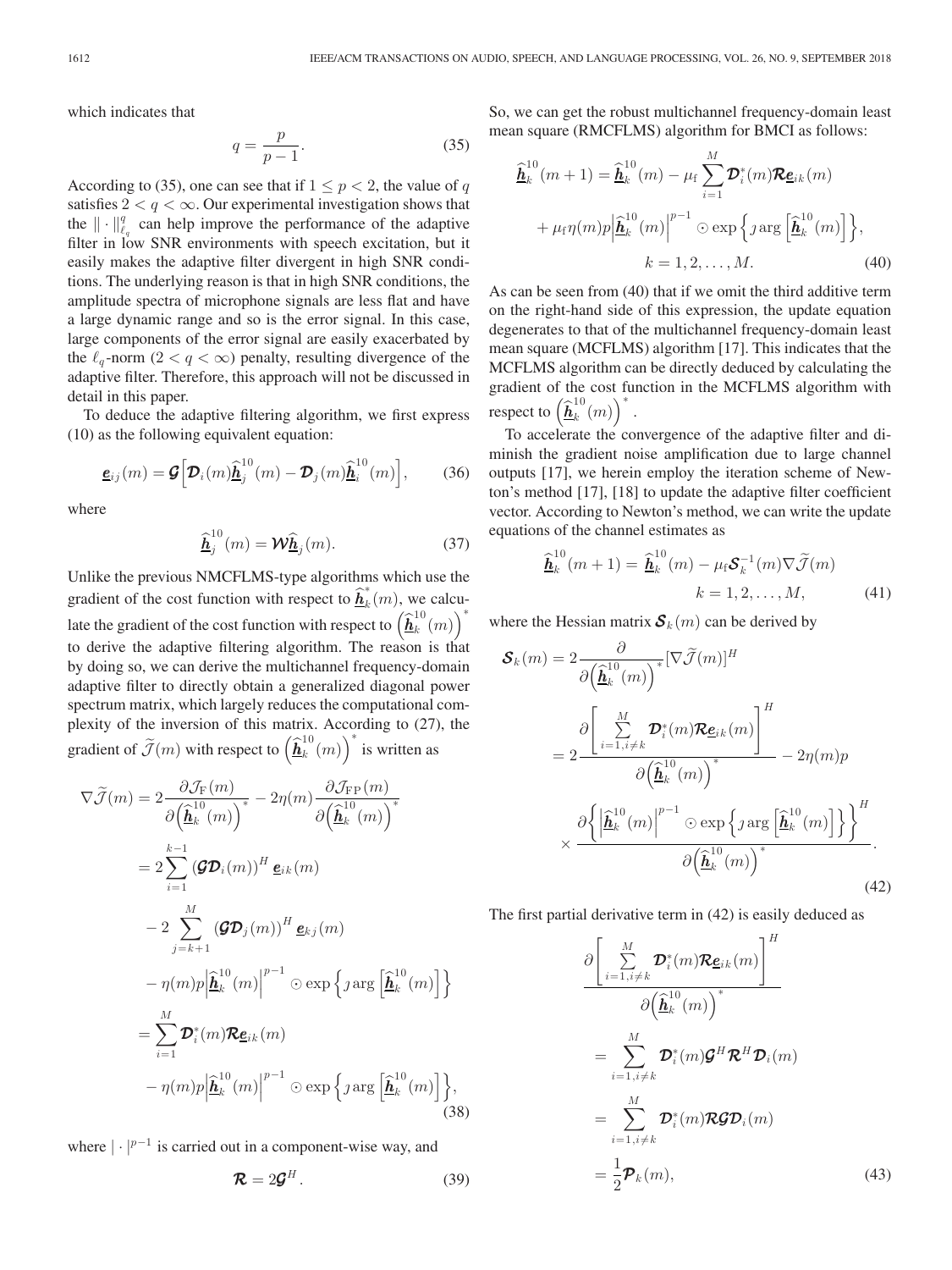where  $P_k(m)$  is defined in (19), and an approximate relationship:

$$
\mathcal{RG} \approx \frac{1}{2} \mathbf{I}_{2L} \tag{44}
$$

is used if *L* is large. For the second partial derivative term in<br>
(42), we first write<br>  $\left\{ \left| \underline{\hat{\mathbf{h}}}_k^{10}(m) \right|^{p-1} \odot \exp \left\{ \jmath \arg \left[ \underline{\hat{\mathbf{h}}}_k^{10}(m) \right] \right\} \right\}^H$  $(42)$ , we first write rtial

$$
\left\{\left|\hat{\mathbf{h}}_{k}^{10}(m)\right|^{p-1} \odot \exp\left\{\jmath \arg\left[\hat{\mathbf{h}}_{k}^{10}(m)\right]\right\}\right\}^{H}
$$
\n
$$
= \begin{bmatrix}\n\left|\frac{\hat{h}}{h_{k,0}}(m)\right|^{p-1} \exp\left\{-\jmath \arg\left[\hat{h}_{k,0}^{10}(m)\right]\right\} \\
\left|\frac{\hat{h}}{h_{k,1}}(m)\right|^{p-1} \exp\left\{-\jmath \arg\left[\hat{h}_{k,1}^{10}(m)\right]\right\} \\
\vdots \\
\left|\frac{\hat{h}}{h_{k,2L-1}}(m)\right|^{p-1} \exp\left\{-\jmath \arg\left[\hat{h}_{k,2L-1}^{10}(m)\right]\right\}\n\end{bmatrix}
$$
\n
$$
= \begin{bmatrix}\n\frac{\left|\hat{h}_{k,0}^{10}(m)\right|^{p}}{\hat{h}_{k,0}} \\
\frac{\left|\hat{h}_{k,1}^{10}(m)\right|^{p}}{\hat{h}_{k,1}} \\
\vdots \\
\frac{\left|\hat{h}_{k,2L-1}^{10}(m)\right|^{p}}{\hat{h}_{k,2L-1}}\n\end{bmatrix}^{T}
$$
\n(45)

Since

since  
\n
$$
\frac{\partial \left[ \frac{\left| \hat{L}_{k,l}^{10}(m) \right|^{p}}{\hat{L}_{k,l}^{10}(m)} \right]}{\partial \left( \hat{h}_{k,l}^{10}(m) \right)^{*}} = \hat{h}_{k,l}^{10}(m) \frac{p \left| \hat{h}_{k,l}^{10}(m) \right|^{p-1}}{\left( \hat{h}_{k,l}^{10}(m) \right)^{2}} \frac{\hat{h}_{k,l}^{10}(m)}{2 \left| \hat{h}_{k,l}^{10}(m) \right|}
$$
\n
$$
= \frac{p \left| \hat{h}_{k,l}^{10}(m) \right|^{p-2}}{2}, l = 0, 1, \dots, 2L - 1, (46)
$$

then

en  
\n
$$
\frac{\partial}{\partial \left(\hat{\mathbf{h}}_k^{10}(m)\right)^*} \left\{ \left| \hat{\mathbf{h}}_k^{10}(m) \right|^{p-1} \odot \exp \left\{ j \arg \left[ \hat{\mathbf{h}}_k^{10}(m) \right] \right\} \right\}^H
$$
\n
$$
= \text{diag}\left\{ \left| \frac{p \left| \hat{\mathbf{h}}_{k,0}^{10}(m) \right|^{p-2}}{2} \right| \right\}.
$$
\n
$$
\vdots
$$
\n
$$
p \left| \hat{\mathbf{h}}_{k,2L-1}^{10}(m) \right|^{p-2} \right\}.
$$
\n(47)

So, the Hessian matrix  $\mathcal{S}_k(m)$  is obtained as follows:

$$
\mathcal{S}_k(m) = \mathcal{P}_k(m) - \eta(m) p^2 \mathcal{H}_k(m), \tag{48}
$$

where

$$
\mathbf{\mathcal{H}}_{k}(m) = \text{diag}\left\{\begin{bmatrix} \left|\frac{\widehat{h}^{10}_{k,0}(m)}{h_{k,0}^{10}(m)}\right|^{p-2} \\ \left|\frac{\widehat{h}^{10}_{k,1}(m)}{h_{k,2L-1}(m)}\right|^{p-2} \\ \vdots \end{bmatrix}\right\}.
$$
 (49)

As can be seen,  $S_k(m)$  in (48) is a diagonal matrix, so its inversion can be computed efficiently. As compared to the power spectrum matrix  $\mathbf{P}_k(m)$  of the NMCFLMS-type algorithms, the matrix  $S_k(m)$  is adjusted by a weighted spectrum of the acoustic channel impulse responses. Thus, we can define this Hessian matrix  $S_k(m)$  as a generalized power spectrum matrix.

Now, substituting (38) and (48) into (41) produces the update equations of the proposed  $\ell_p$ -RNMCFLMS algorithm as<br>follows:<br> $\hat{\underline{\mathbf{h}}}_k^{10}(m+1) = \hat{\underline{\mathbf{h}}}_k^{10}(m) - \mu_f[\mathbf{P}_k(m) - \eta(m)p^2 \mathbf{H}_k(m)]^{-1}$ follows: #

$$
\begin{split} \widehat{\underline{\mathbf{h}}}^{10}_{k}(m+1) &= \widehat{\underline{\mathbf{h}}}^{10}_{k}(m) - \mu_{\mathrm{f}} \big[ \boldsymbol{\mathcal{P}}_{k}(m) - \eta(m) p^{2} \boldsymbol{\mathcal{H}}_{k}(m) \big]^{-1} \\ &\times \Bigg\{ \sum_{i=1}^{M} \boldsymbol{\mathcal{D}}_{i}^{*}(m) \boldsymbol{\mathcal{R}} \underline{\mathbf{e}}_{ik}(m) - \eta(m) \\ &\times p \Big| \widehat{\underline{\mathbf{h}}}^{10}_{k}(m) \Big|^{p-1} \odot \exp \Big\{ j \arg \Big[ \widehat{\underline{\mathbf{h}}}^{10}_{k}(m) \Big] \Big\} \Bigg\}, \\ k &= 1, 2, \dots, M. \end{split}
$$
\n
$$
(50)
$$

Comparing the update equations of RNMCFLMS [18], [19] with those of the proposed  $\ell_p$ -RNMCFLMS algorithm, one can see that the RNMCFLMS algorithm is an approximate solution without detailed derivation while the  $\ell_p$ -RNMCFLMS algorithm is rigorously derived upon the basis of the robust cost function and Newton's method. Also, (50) can be formulated as a simplified version as follows: exercise and New<br>simplified vers<br> $\lim_{k \to 0} \frac{10}{(m + 1)} = \hat{h}$ 

$$
\widehat{\underline{\mathbf{h}}}^{10}_k(m+1) = \widehat{\underline{\mathbf{h}}}^{10}_k(m) - \mu_f \nabla \mathcal{J}_{F,k}(m) + \mu_f \eta(m) \nabla \mathcal{J}_{\text{FP},k}(m),
$$
\n
$$
k = 1, 2, \dots, M,
$$
\n(51)

where

$$
\nabla \mathcal{J}_{\mathbf{F},k}(m) = \mathcal{S}_k^{-1}(m) \sum_{i=1}^M \mathcal{D}_i^*(m) \mathcal{R} \underline{\mathbf{e}}_{ik}(m), \tag{52}
$$

$$
{}^{i=1}\nabla \mathcal{J}_{\text{FP},k}(m) = p\mathcal{S}_k^{-1}(m) \left| \frac{\hat{\mathbf{h}}_k^{10}(m)}{\hat{\mathbf{h}}_k^{10}(m)} \right|^{p-1}
$$

$$
\odot \exp\left\{j\arg\left[ \frac{\hat{\mathbf{h}}_k^{10}(m)}{\hat{\mathbf{h}}_k^{10}(m)} \right] \right\},\tag{53}
$$

$$
\eta(m) = \left| \frac{\left[\nabla \mathcal{J}_{\text{FP}}(m)\right]^{H} \nabla \mathcal{J}_{\text{F}}(m)}{\left\|\nabla \mathcal{J}_{\text{FP}}(m)\right\|_{\ell_{2}}^{2}} \right|, \tag{54}
$$
\n
$$
\nabla \mathcal{J}_{\text{FP}}(m) = \left[ \left(\nabla \mathcal{J}_{\text{FP},1}(m)\right)^{T} \left(\nabla \mathcal{J}_{\text{FP},2}(m)\right)^{T} \right]
$$

$$
\nabla \mathcal{J}_{\text{FP}}(m) = \left[ \left( \nabla \mathcal{J}_{\text{FP},1}(m) \right)^T \left( \nabla \mathcal{J}_{\text{FP},2}(m) \right)^T - \cdots \left( \nabla \mathcal{J}_{\text{FP},M}(m) \right)^T \right]^T, \quad (55)
$$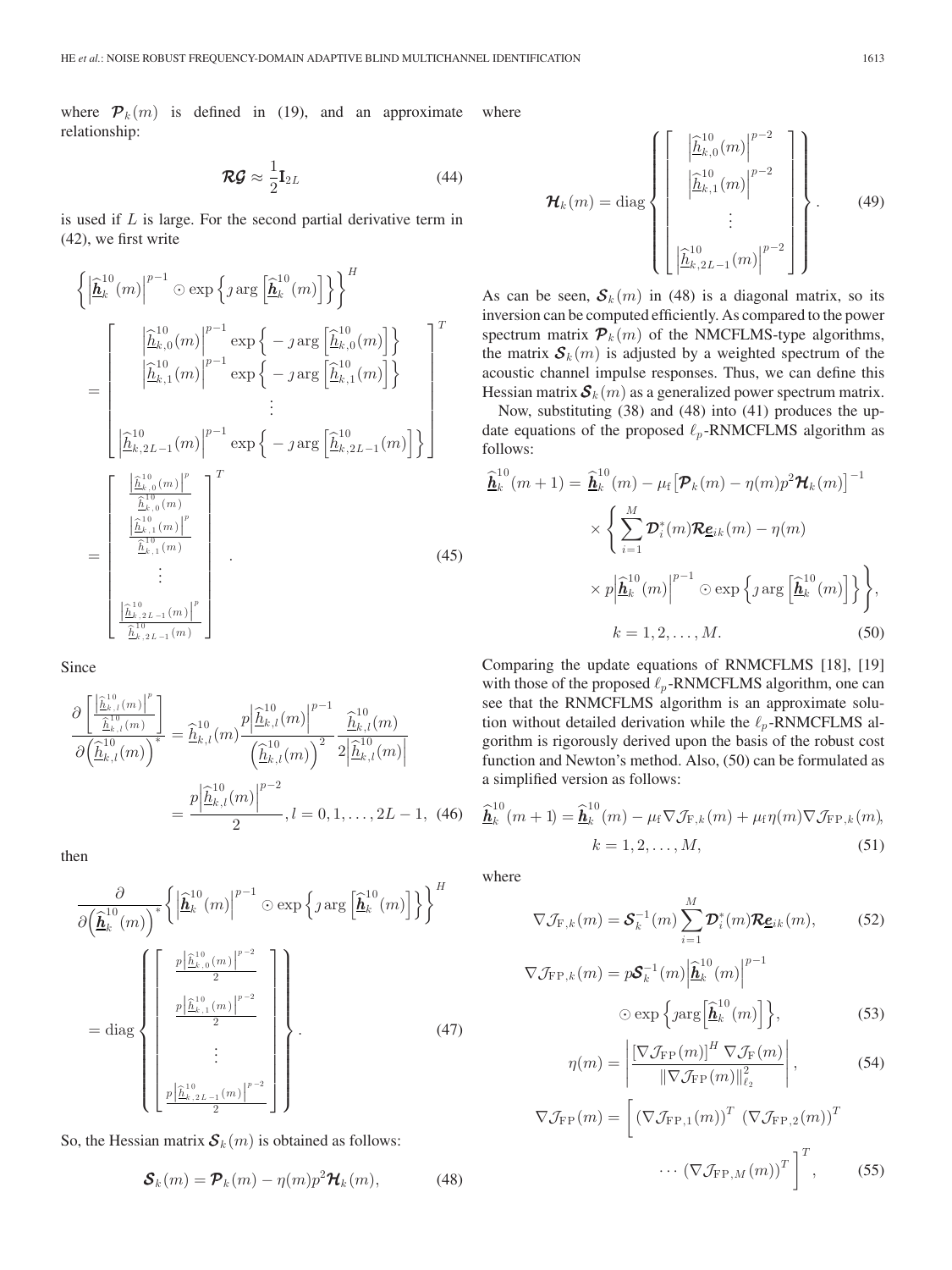

Fig. 2. Effect of different norm penalties on the optimization of the cost (a) (b) (c)<br>Fig. 2. Effect of different norm penalties on the optimization of the cost<br>function  $\tilde{J}(m)$ , where the concentric ellipses denote the contours of the error curved surface corresponding to  $\mathcal{J}_F(m)$ , the black circle with the radius of  $\sqrt{C}$ stands for the  $\ell_2$ -norm constraint of the amplitude spectrum of the adaptive filter coefficient vector in (59), the diamond in (a) depicts the  $\ell_1$ -norm penalty, the rounded and curved diamond in (b) denotes the  $\ell_p$ -norm (1 < p < 2) penalty,<br>and the circle in (c) stands for the  $\ell_2$ -norm penalty (overlapped with the black<br>circle that depicts unit length constraint).<br> $\nabla \mathcal{J}_F(m) =$ and the circle in (c) stands for the  $\ell_2$ -norm penalty (overlapped with the black circle that depicts unit length constraint).

$$
\nabla \mathcal{J}_{\mathcal{F}}(m) = \left[ \left( \nabla \mathcal{J}_{\mathcal{F},1}(m) \right)^T \left( \nabla \mathcal{J}_{\mathcal{F},2}(m) \right)^T - \cdots \left( \nabla \mathcal{J}_{\mathcal{F},M}(m) \right)^T \right]^T.
$$
 (56)

The Lagrange multiplier  $\eta(m)$  in (54) is calculated in such a way that the total update vector is not significant to cause divergence. Note that this multiplier in  $S_k(m)$  is adjusted as  $\eta(m-1)$  to calculate  $\eta(m)$  in (54).

Finally, the estimated time-domain adaptive filter coefficient Note tha<br>calculate<br>Finally<br>vector  $\hat{\mathbf{h}}$  $\hat{\mathbf{h}}(m+1)$  is imposed to have a unit length for each<br>i.e.,<br> $\hat{\mathbf{h}}(m+1) := \frac{\hat{\mathbf{h}}(m+1)}{\sum_{k=1}^{n} m_k}$ . (57) update, i.e.,

(1) is imposed to have a unit length for each

\n
$$
\hat{\mathbf{h}}(m+1) := \frac{\hat{\mathbf{h}}(m+1)}{\|\hat{\mathbf{h}}(m+1)\|_{\ell_2}}.
$$
\n(57)

# *B. Effect of Different Norm Penalties on the Optimization of the Frequency-Domain Adaptive Filter*

The optimization on the  $\ell_1$ -norm as a penalty of the cost function can be intuitively interpreted according to Fig. 2 where we only consider the case of two dimensions. As can be seen from Fig. 2(a), under the constraints of both the  $\ell_2$ -norm and the  $\ell_1$ -norm of the amplitude spectrum of the adaptive filter coefficient vector, it is easy for the frequency-domain adaptive filter to search for a dense solution in which all of elements of the frequency-domain adaptive filter coefficient vector are equal or close, especially for a perfectly homogeneous amplitude spectrum, i.e., anechoic channels.

To analyze the effect of the  $\ell_p$ -norm  $(1 < p < 2)$  penalty on the frequency-domain adaptive filter, we first introduce a proposition. For convenience, we define a vector: 

$$
\gamma(m) = [\gamma_1(m) \ \gamma_2(m) \ \cdots \ \gamma_{2ML}(m)]^T
$$
  
\n
$$
= \left[ \left| \hat{\underline{h}}_{1,0}^{10}(m) \right| \left| \hat{\underline{h}}_{1,1}^{10}(m) \right| \ \cdots \ \left| \hat{\underline{h}}_{1,2L-1}^{10}(m) \right| \right]
$$
  
\n
$$
\left| \hat{\underline{h}}_{2,0}^{10}(m) \right| \left| \hat{\underline{h}}_{2,1}^{10}(m) \right| \ \cdots \ \left| \hat{\underline{h}}_{2,2L-1}^{10}(m) \right| \ \cdots
$$
  
\n
$$
\left| \hat{\underline{h}}_{M,0}^{10}(m) \right| \left| \hat{\underline{h}}_{M,1}^{10}(m) \right| \ \cdots \ \left| \hat{\underline{h}}_{M,2L-1}^{10}(m) \right| \right]^T, \tag{58}
$$

which indicates  $\gamma_i(m) \geq 0$ ,  $i = 1, 2, \dots, 2ML$ . Then, the proposition is given as follows:

*Proposition 1:* According to the assumption that the impulse response vectors of the M acoustic channels are of a unit length, the square length of their amplitude spectra coefficients can be added up to a constant, i.e.,

$$
\gamma_1^2(m) + \gamma_2^2(m) + \dots + \gamma_{2ML}^2(m) = C,\tag{59}
$$

where  $C$  is a constant. Then,

where *C* is a constant. Then,  
\n
$$
\mathcal{J}_{FP}(m) = \gamma_1^p(m) + \gamma_2^p(m) + \dots + \gamma_{2ML}^p(m)
$$
\n(60)  
\ntakes the maximum value of  $2ML\left(\frac{C}{2ML}\right)^{\frac{p}{2}}$  when  $\gamma_i(m) =$ 

 $\sqrt{\frac{C}{2ML}}, i=1,2,\ldots,2ML.$ 

*Proof:* This proposition can be formulated as a constrained optimization problem as follows:

$$
\max \mathcal{J}_{\text{FP}}(m) = \gamma_1^p(m) + \gamma_2^p(m) + \dots + \gamma_{2ML}^p(m) \quad (61)
$$

s.t. 
$$
\gamma_1^2(m) + \gamma_2^2(m) + \dots + \gamma_{2ML}^2(m) = C.
$$
 (62)

Using the method of Lagrangian multipliers [23] to solve the constrained optimization problem, we rewrite the Lagrangian function of  $(61)$  and  $(62)$  as function of  $(61)$  and  $(62)$  as

$$
\mathcal{L}[\gamma_i(m), \lambda] = \gamma_1^p(m) + \gamma_2^p(m) + \dots + \gamma_{2ML}^p(m)
$$

$$
+ \lambda \left[ \gamma_1^2(m) + \gamma_2^2(m) + \dots + \gamma_{2ML}^2(m) - C \right],
$$
(63)

where  $\lambda$  is the Lagrangian multiplier. Let the partial derivative of  $\mathcal{L}[\gamma_i(m), \lambda]$  with respect to  $\gamma_i(m), i = 1, 2, \ldots, 2ML$ , be equal to zero, i.e.,

$$
\frac{\partial \mathcal{L}[\gamma_i(m), \lambda]}{\partial \gamma_i(m)} = p \gamma_i^{p-1}(m) + 2\lambda \gamma_i(m)
$$

$$
= \gamma_i^{p-1}(m) \left[ p + 2\lambda \gamma_i^{2-p}(m) \right]
$$

$$
= 0. \tag{64}
$$

Since the solution is assumed to be nontrivial, it follows immediately that solution is assume<br>t<br> $\gamma_i(m) = \left(\frac{-p}{2i}\right)$ 

$$
\gamma_i(m) = \left(\frac{-p}{2\lambda}\right)^{\frac{1}{2-p}}, i = 1, 2, ..., 2ML.
$$
 (65)

Substituting (65) into (62) and with some simple mathematical<br>
manipulations, we obtain<br>  $\lambda = -\frac{p}{2} \left( \frac{C}{2ML} \right)^{-\frac{2-p}{2}}$  (66) manipulations, we obtain

$$
\lambda = -\frac{p}{2} \left( \frac{C}{2ML} \right)^{-\frac{2-p}{2}}.
$$
\n(66)

Substituting (66) into (65), we get

$$
\lambda = -\frac{P}{2} \left( \frac{6}{2ML} \right) \tag{66}
$$
  
(66) into (65), we get  

$$
\gamma_i(m) = \sqrt{\frac{C}{2ML}}, i = 1, 2, ..., 2ML. \tag{67}
$$

Consequently,  $\mathcal{J}_{FP}(m)$  in (61) obtains the maximum value:

$$
\mathcal{J}_{\rm FP}(m) = 2ML\gamma_i^p(m)
$$
  
=  $C^{\frac{p}{2}}(2ML)^{1-\frac{p}{2}}$   
=  $2ML\left(\frac{C}{2ML}\right)^{\frac{p}{2}}$ . (68)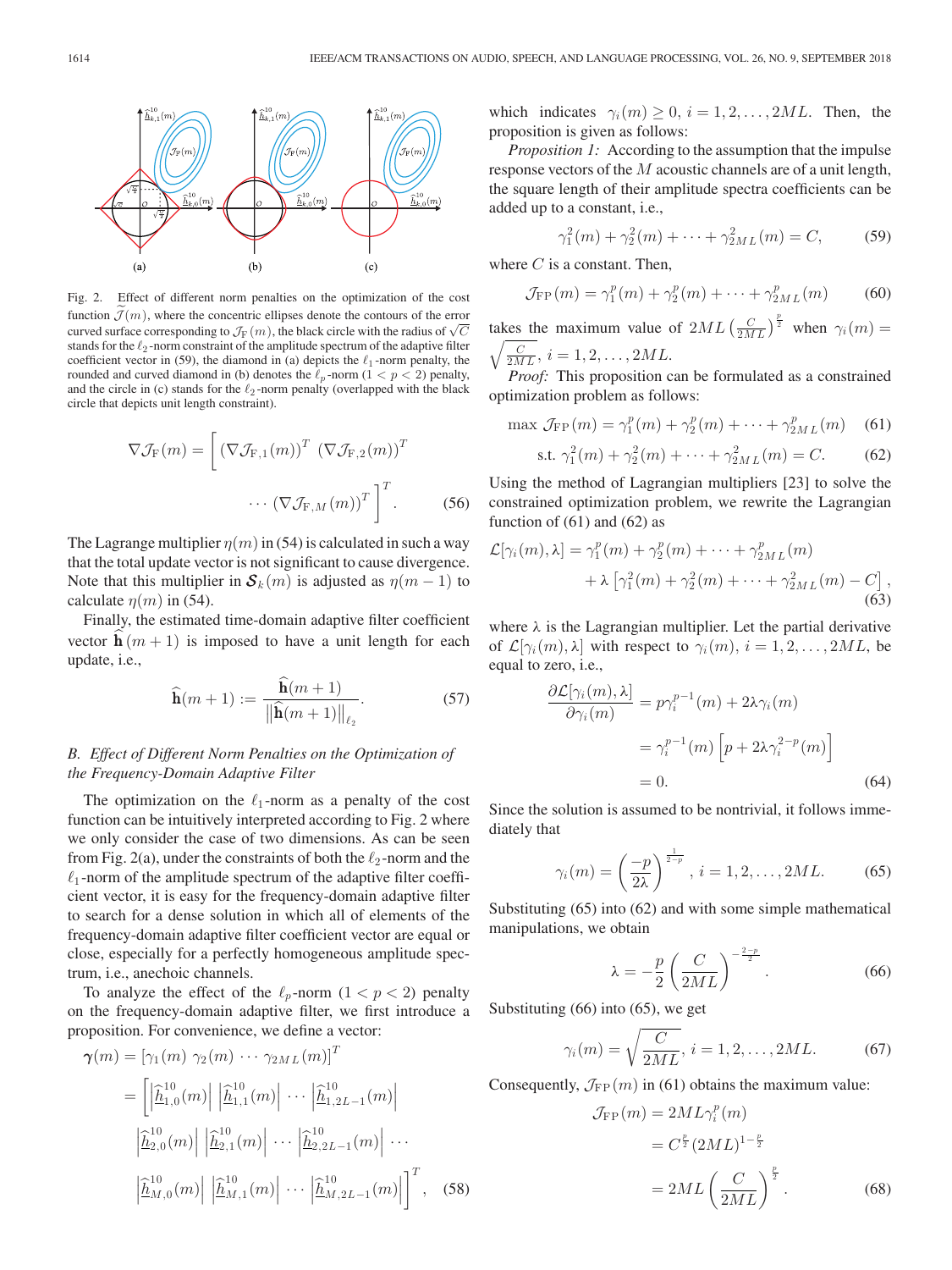Note that the impulse responses of all the M channels are the unit impulse responses when (67) holds.

Furthermore, according to the property of the Fourier matrix  $\mathcal{F}_L^H \mathcal{F}_L = L \mathbf{I}_L$  and the constraint of the unit length of the channel time-domain impulse responses, we deduce that

2

$$
\mathcal{F}_L = L\mathbf{I}_L \text{ and the constraint of the unit length of the time-domain impulse responses, we deduce that}
$$
\n
$$
\sum_{k=1}^{2ML} \gamma_k^2(m) = \sum_{k=1}^M \left\| \hat{\mathbf{h}}_k^{10}(m) \right\|_{\ell_2}^2
$$
\n
$$
= \sum_{k=1}^M \left( \hat{\mathbf{h}}_k^{10}(m) \right)^T \mathcal{F}_{2L}^H \mathcal{F}_{2L} \hat{\mathbf{h}}_k^{10}(m)
$$
\n
$$
= 2L \sum_{k=1}^M \hat{\mathbf{h}}_k^T(m) \hat{\mathbf{h}}_k(m)
$$
\n
$$
= 2L, \qquad (69)
$$

which indicates that the constant  $C = 2L$ . This completes the proof.

The effect of the  $\ell_p$ -norm  $(1 < p < 2)$  penalty on the opproof.<br>The effect of the  $\ell_p$ -norm  $(1 < p < 2)$  penalty on the optimization of the cost function  $\tilde{J}(m)$  can be illustrated by Fig. 2(b). As can be seen, under the condition of  $\gamma_i(m) =$  $\sqrt{\frac{C}{2ML}} ,\, i=1,2,\ldots ,2ML,$  the frequency-domain adaptive filter indeed can obtain a dense solution. For the acoustic channels with moderate dense spectra, such as moderate reverberation channels, however, the  $\ell_1$ -norm and  $\ell_p$ -norm penalties cannot yield an optimal solution according to Fig. 2(a) and (b). In this case, the  $\ell_p$ -norm penalty is easier to lead to an approximate solution than the  $\ell_1$ -norm penalty. It can be further seen from (68) that as the value of the parameter  $p(1 \leq p < 2)$  is increased, the maximum value of the penalty function  $\mathcal{J}_{\text{FP}}(m)$  decreases [note that the constant  $C = 2L$  according to (69)], which makes that as the value of the parameter  $p(1 \le p < 2)$  is increased,<br>the maximum value of the penalty function  $\mathcal{J}_{FP}(m)$  decreases<br>[note that the constant  $C = 2L$  according to (69)], which makes<br>the minimum value of the total the larger is the value of the parameter  $p$ , the worse is the convergence performance for this type of sparse acoustic channels. For realistic reverberant acoustic channels, however, the amplitude spectra of the impulse responses are not flat. The penalty function  $\mathcal{J}_{FP}(m)$  does not, in general, converge to the maximum value in (68) but to a suboptimal value during the course of optimization. Thus, the corresponding convergence rate slows down. Note that if  $p = 2$ , the developed frequencydomain adaptive filter can no longer identify the dense acoustic channels, which can be seen from Fig. 2(c).

## IV. SIMULATIONS

This section investigates and compares the performances of the NMCFLMS, RNMCFLMS, and developed  $\ell_p$ -RNMCFLMS algorithms in a simulated room with the dimension of 7.0 m  $\times$  6.0 m  $\times$  3.0 m. For convenience, positions in the room are designated by  $(x, y, z)$  coordinates with reference to the northwest corner of the floor. An equispaced linear array which consists of three omnidirectional microphones is employed in the measurement and the spacing between adjacent microphones is 0.5 m. The three microphones of the array are placed at (3.0, 0.5, 1.4), (3.5, 0.5, 1.4), and (4.0,

0.5, 1.4), respectively. A loudspeaker, which serves as a sound source, is placed at (0.5, 4.0, 1.6).

The impulse responses from the source to the three microphones are generated using the image model [24], where the sampling rate is set to 16 kHz. Then the obtained channel impulse responses are truncated to 1024 samples, which will be viewed as the true impulse responses in the blind multichannel identification. The microphones' outputs are obtained by convolving the source signal with the corresponding generated impulse responses and then adding zero-mean white Gaussian noise to the results to control the SNR. The sound source signal is a white Gaussian sequence, which is approximately 4.7-minute long.

Four reverberation conditions with different values of reverberation time  $T_{60}$  (defined as the time for the sound to die away to a level 60 dB below its original level) are considered to test the performance of the three frequency-domain adaptive filters, i.e., anechoic ( $T_{60} = 0$  ms), lightly reverberant ( $T_{60} = 50$  ms), moderately reverberant ( $T_{60} = 300$  ms), and random ( $T_{60} \rightarrow \infty$ ) channels. The amplitude spectra of the firstchannel impulse response for the four acoustic environments are plotted in Fig. 3(a)–(d) for illustration. For the three algorithms, the step size  $\mu_F$  is set to 0.1 for the anechoic and light reverberation environments, and 0.5 for the moderate reverberation condition and the case of  $T_{60} \rightarrow \infty$ . We use the normalized projection misalignment (NPM) [25] as the metric to evaluate the BMCI performance. The NPM at block  $m$  is defined as nd the case of  $T_{60} \rightarrow \infty$ <br>nisalignment (NPM) [2]<br>erformance. The NPM<br>NPM(*m*) = 20 log<sub>10</sub> [

$$
NPM(m) = 20 \log_{10} \left[ \frac{\|\boldsymbol{\epsilon}(m)\|_{\ell_2}}{\|\boldsymbol{\mathbf{h}}\|_{\ell_2}} \right] dB,
$$
\n
$$
\mathbf{h} = \left[ \mathbf{h}_1^T \ \mathbf{h}_2^T \ \cdots \ \mathbf{h}_M^T \right]^T
$$
\n(71)

where

$$
\mathbf{h} = \begin{bmatrix} \mathbf{h}_1^T & \mathbf{h}_2^T & \cdots & \mathbf{h}_M^T \end{bmatrix}^T
$$
 (71)

consists of the true impulse responses,

$$
\mathbf{n} = [\mathbf{n}_1 \quad \mathbf{n}_2 \quad \cdots \quad \mathbf{n}_M] \tag{71}
$$
\ntrue impulse responses,

\n
$$
\boldsymbol{\epsilon}(m) = \mathbf{h} - \frac{\mathbf{h}^T \hat{\mathbf{h}}(m)}{\hat{\mathbf{h}}^T(m)\hat{\mathbf{h}}(m)} \hat{\mathbf{h}}(m) \tag{72}
$$

is the projection misalignment vector. All the results are averaged over 100 Monte Carlo runs.

Fig. 4 depicts the convergence behavior of the three studied algorithms for the identification of acoustic channels with  $L = 1024$  in the four reverberation conditions at the SNR of 5 dB, where the acoustic system is excited by a white Gaussian sequence. It can be seen from Fig. 4 that the NMCFLMS algorithm diverges in all the four acoustic environments due to the presence of noise, which indicates that this algorithm is sensitive to noise. In the anechoic environment, one can see from Fig. 4(a) that the RNMCFLMS and  $\ell_p$ -RNMCFLMS algorithms are convergent. The smaller is the value of the parameter  $p$ , the smaller is the NPM of the  $\ell_p$ -RNMCFLMS algorithm, which demonstrates the analysis of Proposition 1. Meanwhile, the NPM for the RNMCFLMS algorithm is the least in the anechoic acoustic environment. The underlying reason for this is that the acoustic impulse responses in this environment are sparsest and the spectra of the channels are flat. In this scenario, the logarithmic penalty function is closer to the  $\ell_0$ -norm, which is better to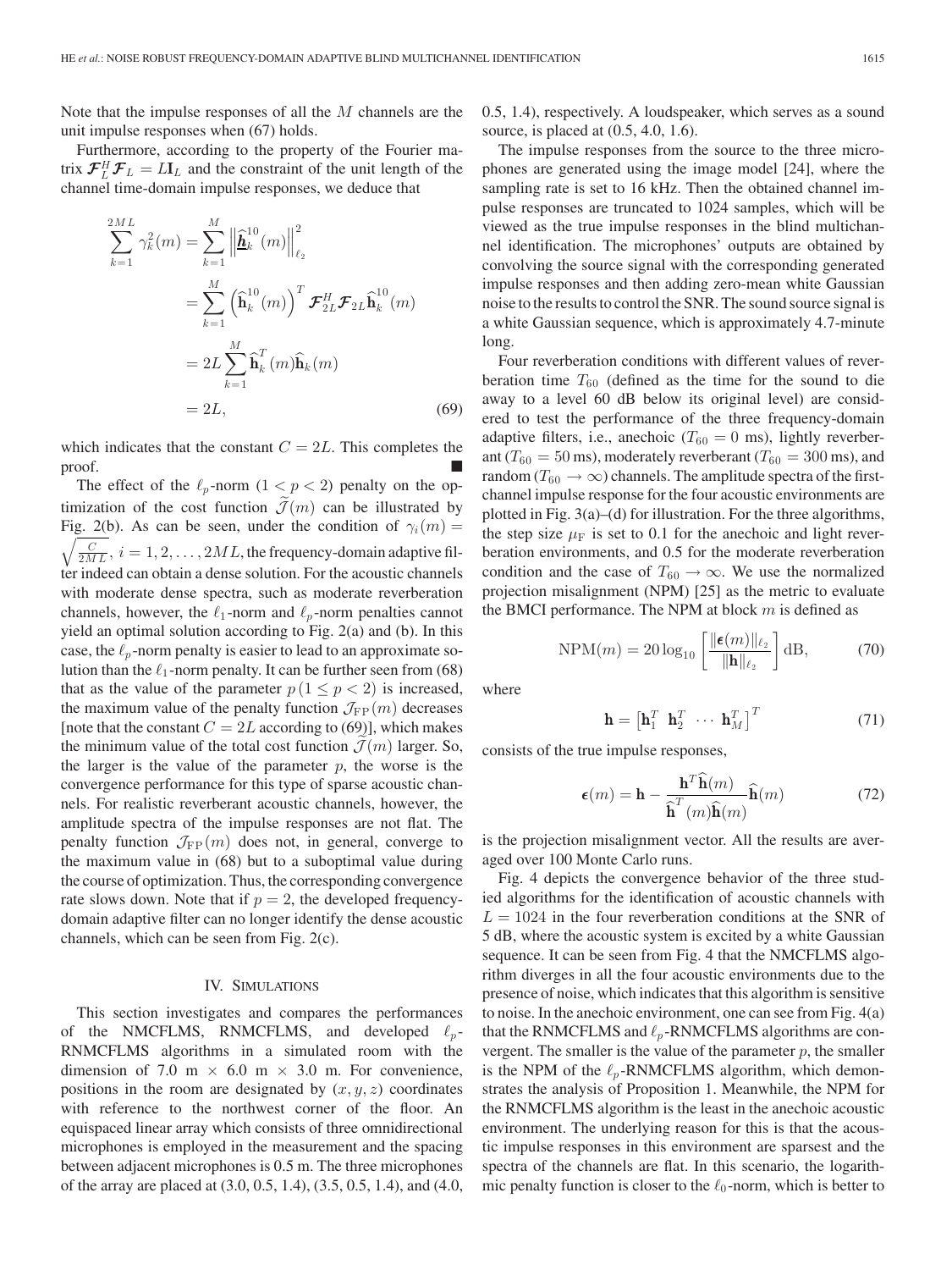

Fig. 3. Amplitude spectra of the impulse responses for the acoustic channel with different reverberation times. (a) Anechoic channel ( $T_{60} = 0$  ms). (b) Light reverberation channel ( $T_{60} = 50$  ms). (c) Moderate reverberation channel ( $T_{60} = 300$  ms). (d) Random acoustic channel ( $T_{60} \rightarrow \infty$ ).

measure the sparsity of this type of channel impulse responses. Therefore, the frequency-domain adaptive filter with the logarithmic penalty is better than that with the  $\ell_p$ -norm ( $1 \le p < 2$ ) penalty to blindly identify the impulse responses.

When there exists reverberation, the acoustic channel impulse responses become less sparse, which makes the logarithmic penalty function no longer optimal. It can be seen from Fig. 4(b)–(d) that the  $\ell_p$ -RNMCFLMS algorithm obtains better performance than the RNMCFLMS algorithm, indicating that the penalty with  $\ell_p$ -norm ( $p = 1.0, 1.3, 1.6$ ) is better than the logarithmic penalty under reverberation environments. We can see from Fig. 4(b) that in a light reverberation environment,



Fig. 4. Comparison of convergence among the NMCFLMS, RNMCFLMS (with logarithmic penalty), and  $\ell_p$ -RNMCFLMS algorithms for the identification of a three-channel system excited by a white Gaussian sequence at the SNR of 5 dB. (a) Anechoic channel ( $T_{60} = 0$  ms). (b) Light reverberation channel ( $T_{60} = 50$  ms). (c) Moderate reverberation channel ( $T_{60} = 300$  ms). (d) Random acoustic channel ( $T_{60} \rightarrow \infty$ ).

the adaptive filter with the three different  $\ell_p$ -norm penalties  $(p = 1.0, 1.3, 1.6)$  has similar convergence behavior. As the reverberation of this room is increased, the penalty with greater parameter p results in a better convergence and a smaller NPM, as shown in Fig. 4(c) and (d). This demonstrates that the penalty with a greater value of  $p$  is favorable for the identification of the acoustic channels with heavier reverberation. We can also see from Fig. 4 that stronger reverberation makes the identification of acoustic channels more difficult, especially for the random channels with  $T_{60} \rightarrow \infty$ . Note that for the proposed  $\ell_p$ -RNMCFLMS algorithm, the optimal value of p varies with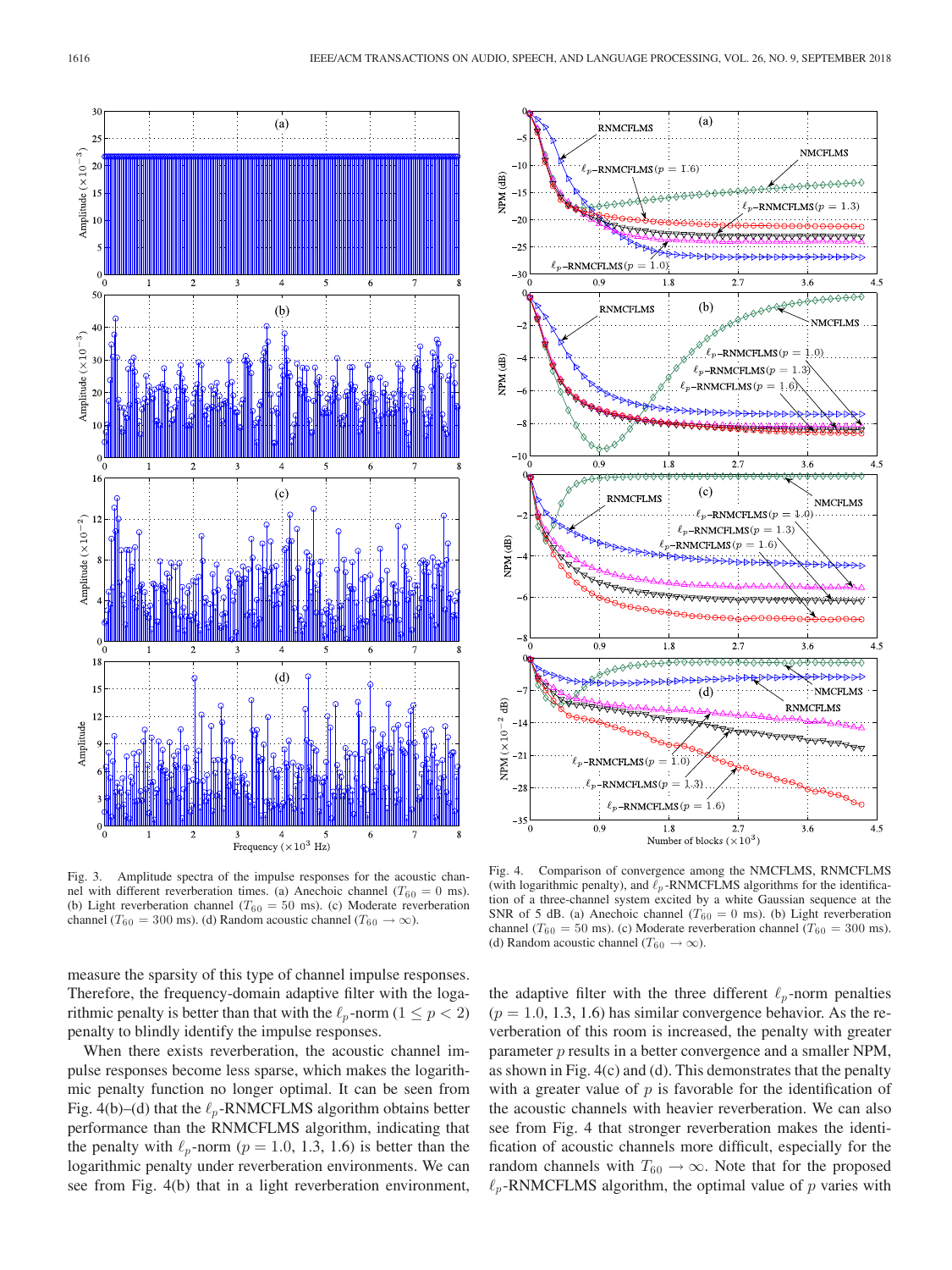reverberation and how to find the optimal value given an acoustic environment is a problem worthy of further investigation.

In this section, the spacing between microphones is 50 cm. Note that the spacing between microphones may significantly affect the performance of BMCI. Generally, a smaller spacing between microphones increases the difficulty of blindly identifying the system since there is less diversity between different channels and common zeros are more likely to happen.

## V. EXPERIMENTS

In this section, we validate the effectiveness of the  $\ell_p$ -RNMCFLMS algorithm in a real acoustic environment where the channel impulse responses were measured at the Bell Labs varechoic chamber [26]. The dimension of the chamber is 6.7 m  $\times$  6.1 m  $\times$  2.9 m. An equispaced linear array which is composed of three omnidirectional microphones is used in the measurement, which are placed at (2.437, 0.500, 1.400), (3.137, 0.500, 1.400), and (3.837, 0.500, 1.400), respectively. A loudspeaker is placed at (0.337, 3.938, 1.600), which plays back a sound signal to simulate a source. The transfer functions of the acoustic channels between the source and microphones were measured at a 48 kHz sampling rate when 89% panels on the walls were open and the corresponding reverberation time of the chamber is approximately 280 ms [26]. Then the obtained channel impulse responses are downsampled to a 16 kHz sampling rate and truncated to 1024 samples. The measured impulse responses will be treated as the true impulse responses in BMCI.

We consider two cases: 1) the sound source signal is a white Gaussian sequence and 2) the source signal is a recorded speech signal sampled at 16 kHz. The length of the two source signals is also approximately 4.7-minute long. The multichannel system outputs are generated by convolving the sound source signal with the corresponding measured channel impulse responses and zero-mean white Gaussian noise is then added to the results at a given level of SNR. The step size  $\mu_f$  is set to 0.5. All the results are averaged over 100 estimates.

Fig. 5 plots the average NPM of the three algorithms versus SNR for the acoustic channel identification of the three-channel system with  $L = 1024$ , where the acoustic system is excited by a white Gaussian sequence. It can be seen that the NM-CFLMS algorithm is most susceptible to noise. The introduction of the logarithmic penalty into NMCFLMS improves its robustness to noise due to the constraint on the spectral flatness. In comparison, the  $\ell_p$ -RNMCFLMS algorithm with the p-norm  $(1 \leq p < 2)$  penalty obtains the best performance in most of the studied conditions when SNR is low. Again, this shows that the  $\ell_p$ -norm  $(1 \le p < 2)$  penalty is more appropriate than the logarithmic penalty to help robustness improvement of BMCI to noise. When SNR is high, however, the two algorithms with sparsity constraints do not produce better robustness than NM-CFLMS. As SNR is increased, the performance of all the three algorithms tends to be similar. This is due to the following two aspects: 1) they all have the common part in the total cost function, i.e.,  $\mathcal{J}_{F}(m)$ , and 2) when SNR is high, the effect of the even spectrum of white noise on the modeling filter is so negligible



Fig. 5. Comparison of the NPM among the NMCFLMS, RNMCFLMS (with logarithmic penalty), and  $\ell_p$ -RNMCFLMS algorithms versus SNR for the identification of a three-channel acoustic system excited by a white Gaussian sequence.



Fig. 6. Comparison of the NPM among the NMCFLMS, RNMCFLMS (with logarithmic penalty), and  $\ell_p$ -RNMCFLMS algorithms versus SNR for the identification of a three-channel acoustic system excited by a speech signal.

that the *a priori* error  $e_{ij}(n)$  mainly comes from a modeling error, which indicates that this filter is basically of sparsity during the course of adaptive optimization.

Fig. 6 illustrates the NPM of the three algorithms versus SNR for the acoustic channel identification with speech excitation. All the parameters are set to the same as in the previous experiment. Comparing the results to those of the previous experiment, one can see that the performance of all the frequency-domain adaptive filtering algorithms degradates when the excitation is speech. Again, the NMCFLMS algorithm is most sensitive to noise. The RNMCFLMS algorithm uses the logarithmic penalty to enhance its immunity to noise. In comparison with RNMCFLMS, the  $\ell_p$ -RNMCFLMS algorithm exhibits better performance when SNR is low. One can notice from Fig. 6 that a large value of  $p$  can help improve the robustness of the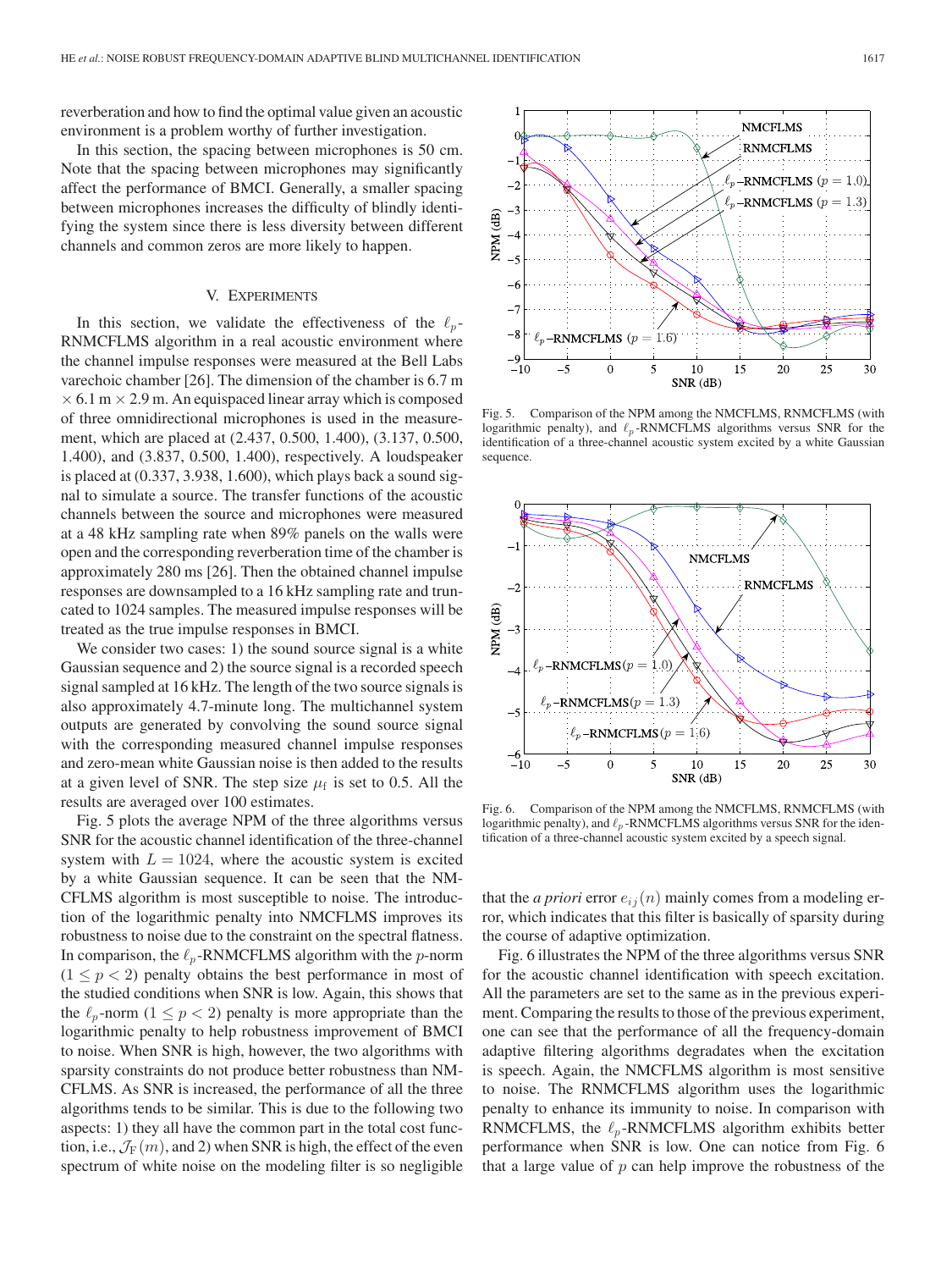$\ell_p$ -RNMCFLMS algorithm with respect to noise, i.e., its performance is better for a large value of  $p$  when SNR is low. The underlying reason is as follows. As mentioned in [22], the  $\ell_p$ norm  $(1 \le p < 2)$  is an approximation to the elastic net function, which is a convex combination of the lasso (corresponding to the  $\ell_1$ -norm) and ridge (corresponding to the  $\ell_2$ -norm) penalty. For a Laplace distributed acoustic channel, the  $\ell_1$ -norm penalty is a good candidate, but for a Gaussian distributed acoustic channel, the  $\ell_2$ -norm penalty provides a stable solution. When SNR is low (e.g.,  $SNR < 10$  dB), the microphone signal is closer to Gaussian distribution than Laplace distribution. In this case, the  $\ell_p$ -norm penalty with a relatively large value of p is preferable. In comparison, when SNR is high (e.g., SNR  $\geq$  20 dB), the probability distribution of the multichannel system output gets close to that of the speech source signal. A greater value of  $p$ generally makes the  $\ell_p$ -RNMCFLMS algorithm more sensitive to adverse effect of speech nonstationarity and non-Gaussianity, which corroborates the observation from [27]. Therefore, considering performance consistency in both high and low SNR environments, we suggest to set the value of  $p$  not too large.

## VI. CONCLUSION

In this paper, an  $\ell_p$ -RNMCFLMS algorithm was developed to blindly identify the acoustic impulse responses of an acoustic SIMO system in noisy environments. This algorithm exploits the  $\ell_p$ -norm with  $1 \le p < 2$  as a spectral penalty on the acoustic channel impulse responses to improve its robustness to noise. The property of this algorithm is analyzed both theoretically and experimentally and its performance depends on both the sparseness of the acoustic impulse responses as well as the nature of the source excitation. Basically, the algorithm emphasizes more on the sparseness of the acoustic impulse responses with a smaller value of  $p$ . If the excitation is white, a large value of  $p$  makes the algorithm more robust to noise. In practical acoustic environments with speech excitation, however, the performance varies with the value of  $p$ . Generally, a large value of  $p$  is preferred at low SNR conditions while a small value of  $p$  is preferred if SNR is high. In future work, we will investigate how different  $\ell_p$ -norm penalties affect the performance of the adaptive filter for the identification of the acoustic channels in reverberant and non-Gaussian noise environments.

#### ACKNOWLEDGMENT

The authors would like to thank the associate editor and the three anonymous reviewers for their careful reading of the draft and providing many constructive comments and suggestions, which helped improve the clarity and quality of this paper.

#### **REFERENCES**

- [1] K. Abed-Meraim, W. Qiu, and Y. Hua, "Blind system identification," *Proc. IEEE*, vol. 85, no. 8, pp. 1310–1322, Aug. 1997.
- [2] H. Luo and Y. Li, "The application of blind channel identification techniques to prestack seismic deconvolution," *Proc. IEEE*, vol. 86, no. 10, pp. 2082–2089, Oct. 1998.
- [3] J. K. Tugnait, "A multidelay whitening approach to blind identification and equalization of SIMO channels," *IEEE Trans. Wireless Commun.* vol. 1, no. 3, pp. 456–467, Jul. 2002.
- [4] E. Moulines, P. Duhamel, J. F. Cardoso, and S. Mayrargue, "Subspace methods for the blind identification of multichannel FIR filters," *IEEE Trans. Signal Process.*, vol. 43, no. 2, pp. 516–525, Feb. 1995.
- [5] C. G. Tsinos, A. S. Lalos, and K. Berberidis, "Sparse subspace tracking techniques for adaptive blind channel identification in OFDM systems," in *Proc. IEEE Int. Conf. Acoust., Speech, Signal Process.*, 2012, pp. 3185– 3188.
- [6] C. Yu, C. Zhang, and L. Xie, "A new deterministic identification approach to hammerstein systems," *IEEE Trans. Signal Process.*, vol. 62, pp. 131– 140, Jan. 2014.
- [7] L. Tong, G. Xu, and T. Kailath, "Blind identification and equalization based on second-order statistics: A time domain approach," *IEEE Trans. Inf. Theory*, vol. 40, no. 2, pp. 340–349, Mar. 1994.
- [8] G. Xu, H. Liu, L. Tong, and T. Kailath, "A least-squares approach to blind channel identification," *IEEE Trans. Signal Process.*, vol. 43, no. 12, pp. 2982–2993, Dec. 1995.
- [9] C. Yu, L. Xie, and Y. Soh, "Blind channel and source estimation in networked systems," *IEEE Trans. Signal Process.*, vol. 62, no. 17, pp. 4611– 4626, Sep. 2014
- [10] H-Z. Tan and T. Aboulnasr, "Tom-based blind identification of nonlinear volterra systems," *IEEE Trans. Instrum. Meas.*, vol. 55, no. 1, pp. 300–310, Feb. 2006.
- [11] D. Raphaeli, U. Suissa, and G. Kutz, "Blind channel identification from burst data using implicit matching of HOS," *Elsevier Signal Process.*, vol. 90, no. 3, pp. 795–808, Mar. 2010.
- [12] Y. Hua, "Fast maximum likelihood for blind identification of multiple FIR channels," *IEEE Trans. Signal Process.*, vol. 44, no. 3, pp. 661–672, Mar. 1996.
- [13] F. Alberge, P. Duhamel, and M. Nikolova, "Adaptive solution for blind identification/equalization using deterministic maximum likelihood," *IEEE Trans. Signal Process.*, vol. 50, no. 4, pp. 923–936, Apr. 2002.
- [14] C. Yu, C. Zhang, and L. Xie, "Blind system identification using precise and quantized observations," *Automatica*, vol. 49, no. 9, pp. 2822–2830, Sep. 2013.
- [15] W. Qiu, S. K. Saleem, and M. Pham, "Blind identification of multichannel systems driven by impulsive signals," *Dig. Signal Process.*, vol. 20, pp. 736–742, May 2010.
- [16] H. He, J. Lu, J. Chen, X. Qiu, and J. Benesty, "Robust blind identification of room acoustic channels in symmetric alpha-stable distributed noise environments," *J. Acoust. Soc. Amer.*, vol. 136, no. 8, pp. 693–704, Aug. 2014.
- [17] Y. Huang and J. Benesty, "A class of frequency-domain adaptive approaches to blind multichannel identification," *IEEE Trans. Signal Process.*, vol. 51, no. 1, pp. 11–24, Jan. 2003.
- [18] M. A. Haque and M. K. Hasan, "Noise robust multichannel frequencydomain LMS algorithms for blind channel identification," *IEEE Signal Process. Lett.*, vol. 15, pp. 305–308, 2008.
- [19] M. A. Haque, T. Islam, and Md. K. Hasan, "Robust speech dereverberation based on blind adaptive estimation of acoustic channels," *IEEE Trans. Audio, Speech, Lang. Process.*, vol. 19, no. 4, pp. 775–787, May 2011.
- [20] S. S. Chen, D. L. Donoho, and M. A. Saunders, "Atomic decomposition by basis pursuit," *SIAM Rev.*, vol. 43, no. 1, pp. 129–159, 2001.
- [21] W. J. Fu, "Penalized regressions: The bridge versus the lasso," *J. Comput. Graph. Statist.*, vol. 7, no. 3, pp. 397–416, 1998.
- [22] H. Zou and T. Hastie, "Regularization and variable selection via the elastic net," *J. Roy. Statist. Soc. B*, vol. 67, pp. 301–320, 2005.
- [23] S. Boyd and L. Vandenberghe, *Convex Optimization*. Cambridge, U.K.: Cambridge Univ. Press, 2006.
- [24] J. B. Allen and D. A. Berkley, "Image method for efficiently simulating small-room acoustics," *J. Acoust. Soc. Amer.*, vol. 65, pp. 943–950, Apr. 1979.
- [25] D. R. Morgan, J. Benesty, and M. M. Sondhi, "On the evaluation of estimated impulse responses," *IEEE Signal Process. Lett.*, vol. 5, pp. 174– 176, Jul. 1998.
- [26] A. Härmä, "Acoustic measurement data from the varechoic chamber," Agere Systems, Allentown, PA, USA, Tech. Rep. 110101, Nov. 2001.
- [27] S. Gazor and W. Zhang, "Speech probability distribution," *IEEE Signal Process. Lett.*, vol. 10, no. 7, pp. 204–207, Jul. 2003.